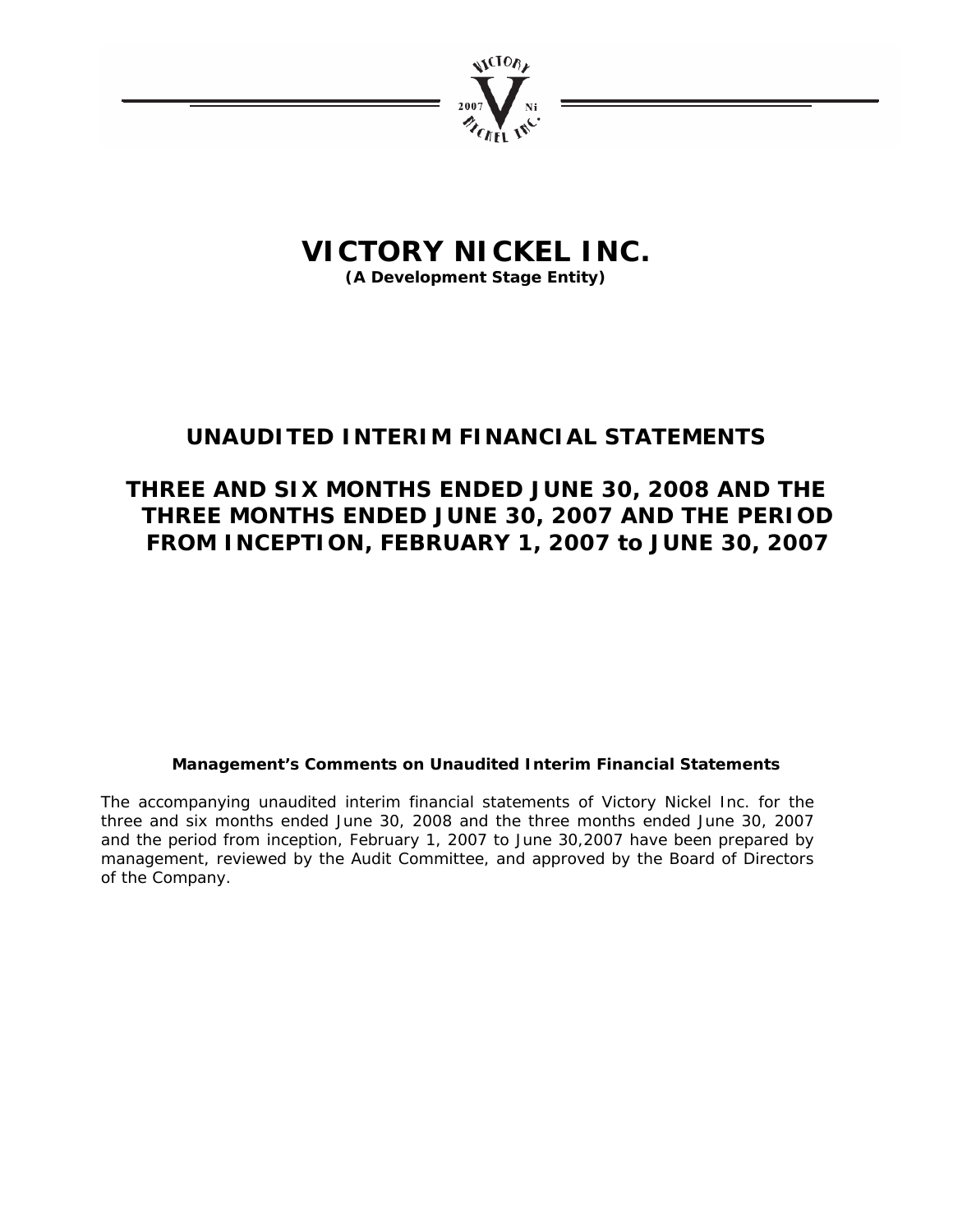(A Development Stage Entity)

## **BALANCE SHEETS**

(in thousands of Canadian dollars)

|                                                      | <b>June 30,</b> |             |    | December 31, |
|------------------------------------------------------|-----------------|-------------|----|--------------|
|                                                      |                 | 2008        |    | 2007         |
| <b>ASSETS</b>                                        |                 | (unaudited) |    |              |
| <b>Current</b>                                       |                 |             |    |              |
| Cash and cash equivalents                            | \$              | 2,746       | \$ | 7,466        |
| Cash for exploration expenditures (Note 6)           |                 |             |    | 5,419        |
| Marketable securities (Note 5)                       |                 | 2,565       |    |              |
| Accounts receivable                                  |                 | 1,034       |    | 480          |
| Prepaid expenses and deposits                        |                 | 120         |    | 3            |
| <b>Total Current Assets</b>                          |                 | 6,465       |    | 13,368       |
| <b>Exploration Advances</b>                          |                 | 280         |    | 280          |
| <b>Exploration and Development Projects (Note 6)</b> |                 | 23,268      |    | 15,762       |
|                                                      | \$              | 30,013      | \$ | 29,410       |
|                                                      |                 |             |    |              |
| <b>LIABILITIES AND SHAREHOLDERS' EQUITY</b>          |                 |             |    |              |
| <b>Current</b>                                       |                 |             |    |              |
| Accounts payable and accrued liabilities             | \$              | 1,278       | \$ | 825          |
| Due to Nuinsco Resources Limited (Note 10)           |                 | 933         |    | 158          |
| <b>Total Current Liabilities</b>                     |                 | 2,211       |    | 983          |
| <b>Future Income Taxes (Note 9)</b>                  |                 | 5,024       |    | 1,689        |
|                                                      |                 | 7,235       |    | 2,672        |
| <b>Shareholders' Equity (Note 7)</b>                 |                 |             |    |              |
| Share capital                                        |                 | 24,377      |    | 27,606       |
| Stock option compensation                            |                 | 1,490       |    | 1,335        |
| Share purchase warrants                              |                 | 25          |    | 25           |
| Deficit                                              |                 | (3, 178)    |    | (2,228)      |
| Accumulated other comprehensive income (Note 8)      |                 | 64          |    |              |
| <b>Net Shareholders' Equity</b>                      |                 | 22,778      |    | 26,738       |
|                                                      | \$              | 30,013      | \$ | 29,410       |

## **NATURE OF OPERATIONS (Note 1)**

The accompanying notes are an integral part of these financial statements

**ALCTORY** 

 $\frac{1007}{\sigma_{eff}}$  $n_{\rm r}$ 

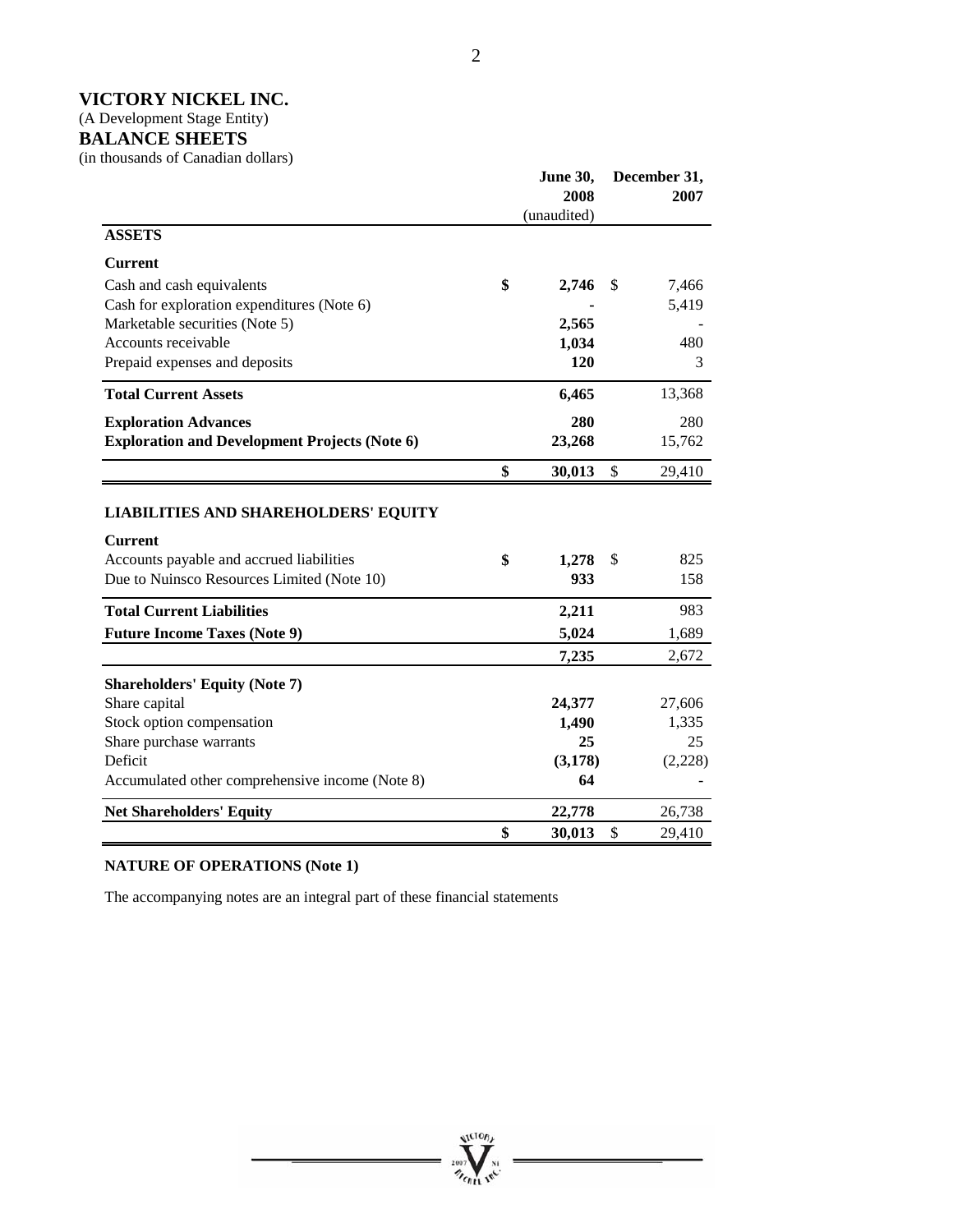#### (A Development Stage Entity)

### **STATEMENTS OF OPERATIONS**

(unaudited - in thousands of Canadian dollars, except per share amounts)

|                                                   | <b>Three Months</b><br>2008 |      | <b>Three Months</b><br>Ended June 30, Ended June 30, Ended June 30,<br>2007 | <b>Six Months</b><br>2008 |      | <b>Period from</b><br>Inception,<br>February 1,<br>2007 to June<br>30, 2007 |
|---------------------------------------------------|-----------------------------|------|-----------------------------------------------------------------------------|---------------------------|------|-----------------------------------------------------------------------------|
| Revenue                                           |                             |      |                                                                             |                           |      |                                                                             |
| Interest income                                   | \$<br>45                    | - \$ | 157S                                                                        | 154                       | - \$ | 192                                                                         |
| Gain on marketable securities                     |                             |      | 62                                                                          |                           |      | 62                                                                          |
|                                                   | 45                          |      | 219                                                                         | 154                       |      | 254                                                                         |
| <b>Costs and Expenses</b>                         |                             |      |                                                                             |                           |      |                                                                             |
| General and administrative (Note 10)              | 352                         |      | 521                                                                         | 960                       |      | 750                                                                         |
| Stock option compensation (Note 7)                | 44                          |      | 147                                                                         | 155                       |      | 1,010                                                                       |
|                                                   | 396                         |      | 668                                                                         | 1,115                     |      | 1,760                                                                       |
| <b>Loss before Income Taxes</b>                   | (351)                       |      | (449)                                                                       | (961)                     |      | (1,506)                                                                     |
| <b>Income Tax Provision (Recoveries) (Note 9)</b> | 169                         |      |                                                                             | (11)                      |      |                                                                             |
| <b>Net Loss for the Period</b>                    | \$<br>$(520)$ \$            |      | $(449)$ \$                                                                  | $(950)$ \$                |      | (1,506)                                                                     |
| <b>Loss per Share - Basic and Diluted</b>         | \$<br>$(0.00)$ \$           |      | $(0.00)$ \$                                                                 | $(0.01)$ \$               |      | (0.01)                                                                      |
| <b>Weighted Average Common Shares Outstanding</b> | 176,860,000                 |      | 173,084,000                                                                 | 176,811,000               |      | 168,829,000                                                                 |

The accompanying notes are an integral part of these financial statements

### **STATEMENTS OF COMPREHENSIVE LOSS**

(unaudited - in thousands of Canadian dollars)

|                                                                       | Three Months<br>2008      | Three Months<br>2007 | <b>Six Months</b><br>Ended June 30, Ended June 30, Ended June 30,<br>2008 | <b>Period from</b><br>Inception,<br>February 1,<br>2007 to June<br>30, 2007 |
|-----------------------------------------------------------------------|---------------------------|----------------------|---------------------------------------------------------------------------|-----------------------------------------------------------------------------|
| Net loss for the period<br>Other comprehensive (loss) income (Note 8) | \$<br>$(520)$ \$<br>(993) | $(449)$ \$           | $(950)$ \$<br>64                                                          | (1,506)                                                                     |
| <b>Comprehensive Loss for the Period</b>                              | $(1,513)$ \$              | $(449)$ \$           | $(886)$ \$                                                                | (1,506)                                                                     |

**ALCTORY** 

 $n_{\rm crit}$ 

The accompanying notes are an integral part of these financial statements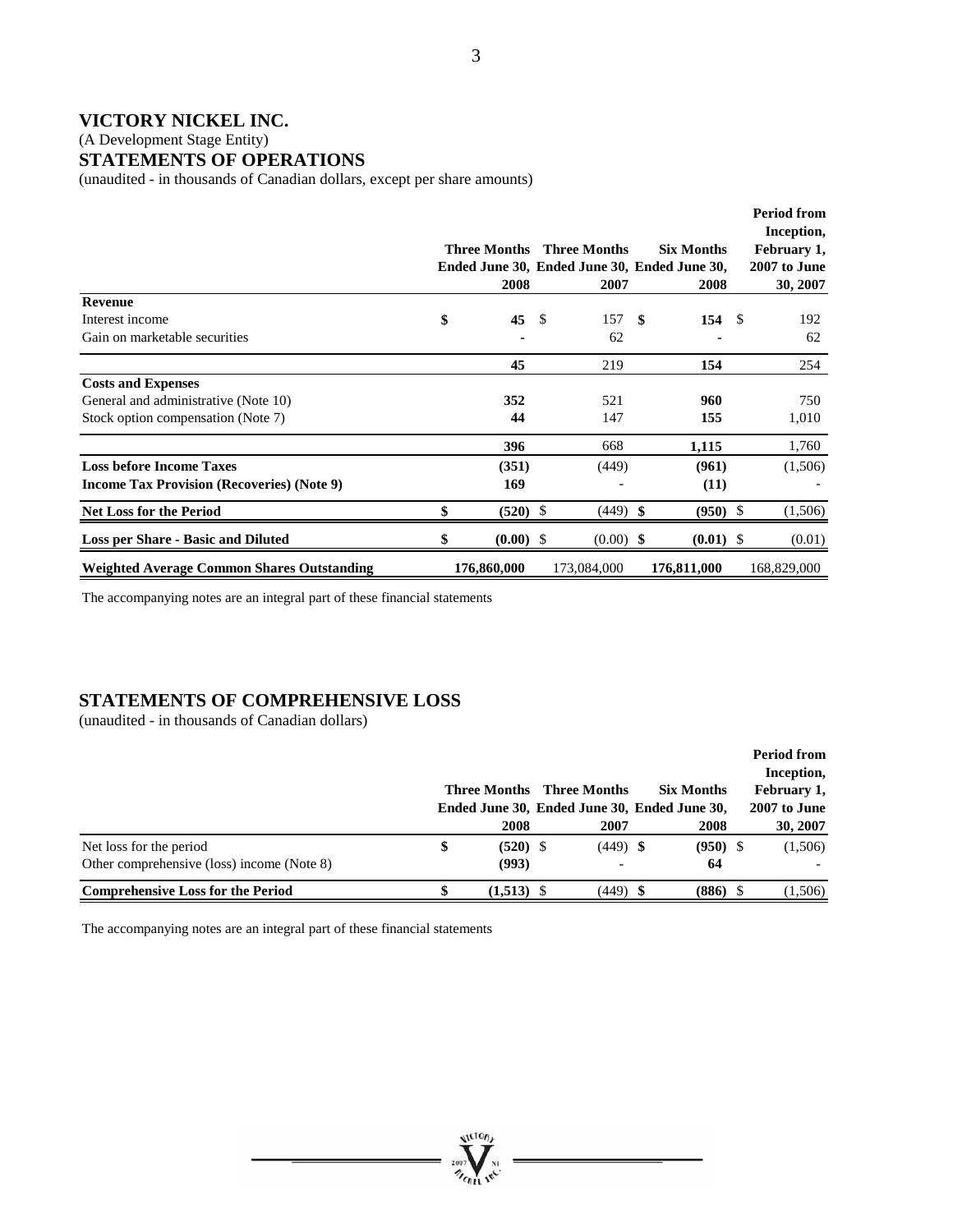(A Development Stage Entity)

## **STATEMENTS OF CASH FLOWS**

(unaudited - in thousands of Canadian dollars)

|                                                    | 2008             |               | <b>Three Months</b> Three Months<br>2007 | <b>Six Months</b><br>Ended June 30, Ended June 30, Ended June 30,<br>2008 | <b>Period from</b><br>Inception,<br>February 1,<br>$2007$ to<br>June 30, 2007 |
|----------------------------------------------------|------------------|---------------|------------------------------------------|---------------------------------------------------------------------------|-------------------------------------------------------------------------------|
| Cash from (used by)                                |                  |               |                                          |                                                                           |                                                                               |
| <b>Operating Activities</b>                        |                  |               |                                          |                                                                           |                                                                               |
| Net loss for the period                            | \$<br>$(520)$ \$ |               | $(449)$ \$                               | $(950)$ \$                                                                | (1,506)                                                                       |
| Items not affecting cash:                          |                  |               |                                          |                                                                           |                                                                               |
| Stock option compensation                          | 44               |               | 147                                      | 155                                                                       | 1,010                                                                         |
| Other stock-based compensation                     | 32               |               | 78                                       | 65                                                                        | 127                                                                           |
| Gain on marketable securities                      |                  |               | (62)                                     |                                                                           | (62)                                                                          |
| Income tax provision (recoveries)                  | 169              |               |                                          | (11)                                                                      |                                                                               |
| Change in non-cash working capital (Note 11)       | 1,597            |               | 390                                      | 997                                                                       | 39                                                                            |
| Cash from (used by) operating activities           | 1,322            |               | 104                                      | 256                                                                       | (392)                                                                         |
| Financing Activities - issue of common shares      |                  |               | 508                                      | 41                                                                        | 11,236                                                                        |
| <b>Net Cash Received on Formation (Note 1)</b>     |                  |               |                                          |                                                                           | 11,906                                                                        |
| <b>Investing Activities</b>                        |                  |               |                                          |                                                                           |                                                                               |
| Additions to exploration and development projects  | (5,166)          |               | (3,884)                                  | (7,946)                                                                   | (5,482)                                                                       |
| Purchase of marketable securities                  | (577)            |               | (1,727)                                  | (2,490)                                                                   | (1,727)                                                                       |
| Cash used by investing activities                  | (5,743)          |               | (5,611)                                  | (10, 436)                                                                 | (7,209)                                                                       |
| Net (Decrease) Increase in Cash During the Period  | (4, 421)         |               | (4,999)                                  | (10, 139)                                                                 | 15,541                                                                        |
| Cash and Cash Equivalents, Beginning of the Period | 7,167            |               | 20,540                                   | 12,885                                                                    |                                                                               |
| Cash and Cash Equivalents, End of the Period       | \$<br>2,746      | \$            | 15,541                                   | \$<br>2,746                                                               | \$<br>15,541                                                                  |
|                                                    |                  |               |                                          |                                                                           |                                                                               |
| Cash and Cash Equivalents, End of the Period       |                  |               |                                          |                                                                           |                                                                               |
| Cash and Cash Equivalents                          | \$<br>2,746      | $\mathcal{S}$ | 6,260                                    | \$<br>2,746                                                               | <sup>\$</sup><br>6,260                                                        |
| <b>Cash for Exploration Expenditures</b>           |                  |               | 9,281                                    |                                                                           | 9,281                                                                         |
|                                                    | \$<br>2.746      | \$            | 15,541                                   | \$<br>2,746                                                               | $\mathbb{S}$<br>15,541                                                        |

The accompanying notes are an integral part of these financial statements



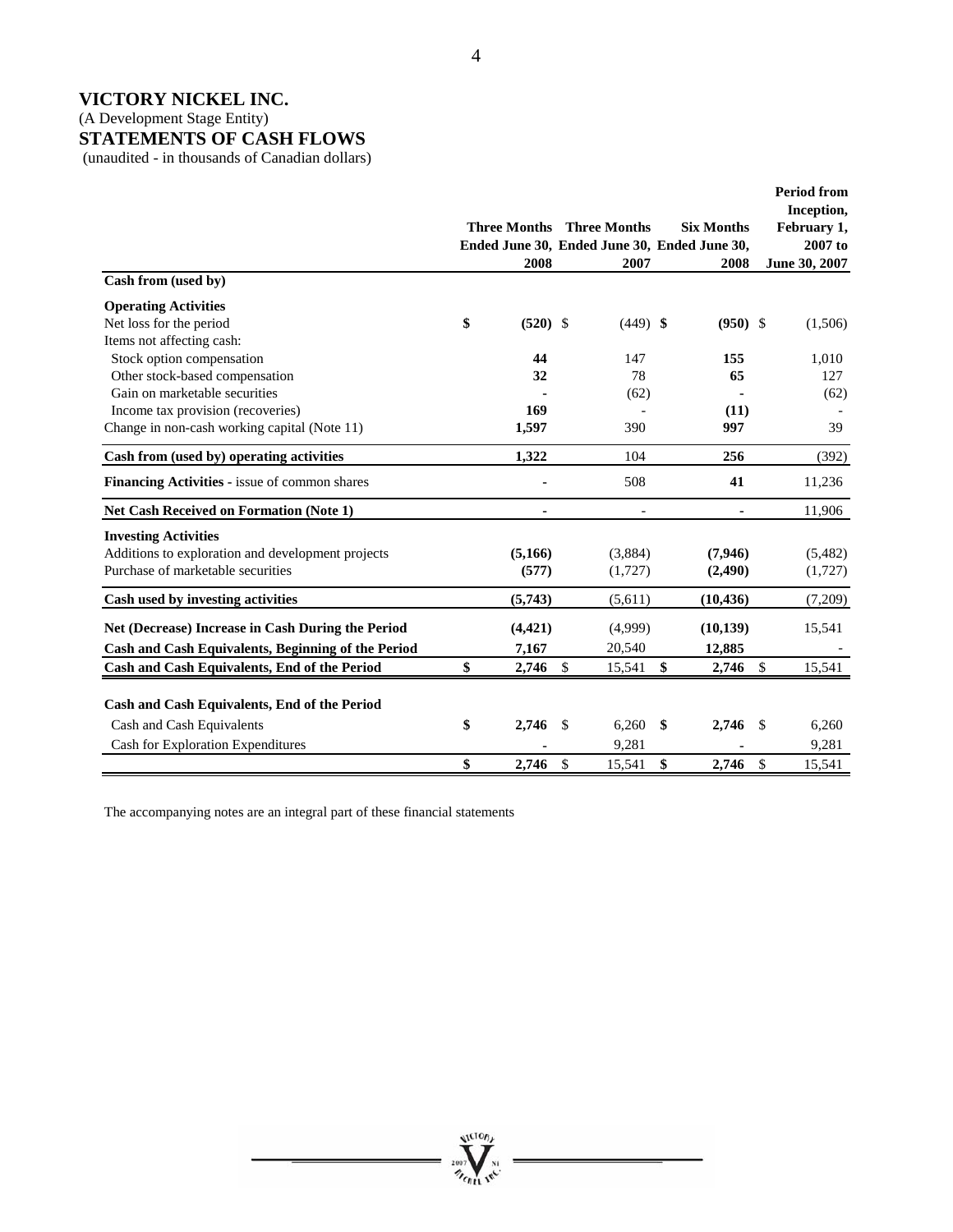(A Development Stage Entity)

**STATEMENT OF SHAREHOLDERS' EQUITY** 

**For the Period From Inception, February 1, 2007, to June 30, 2008** 

(unaudited - in thousands of Canadian dollars)

|                                          |                      |                         |                                |              |                    | <b>Accumulated</b>             |              |
|------------------------------------------|----------------------|-------------------------|--------------------------------|--------------|--------------------|--------------------------------|--------------|
|                                          | <b>Share Capital</b> |                         |                                | <b>Share</b> |                    | Other                          |              |
|                                          | Number of            |                         | <b>Stock Option</b>            | Purchase     |                    | Comprehensive                  |              |
|                                          | <b>Shares</b>        | Amount                  | Compensation                   | Warrants     | <b>Deficit</b>     | <b>Income</b>                  | <b>Total</b> |
| Issued on formation of the Company       | 154,003,146          | 15,713<br><sup>\$</sup> | \$<br>$\overline{\phantom{0}}$ | \$<br>۰.     | \$<br>$\sim$       | \$<br>$\overline{\phantom{a}}$ | \$<br>15,713 |
| Private placement                        | 16,428,571           | 10,694                  |                                |              |                    |                                | 10,694       |
| Options exercised                        | 475,000              | 209                     |                                |              |                    |                                | 209          |
| Warrants exercised                       | 5,502,514            | 847                     |                                |              |                    |                                | 847          |
| Shares issued under Share Bonus Plan     | 232,650              | 109                     |                                |              |                    |                                | 109          |
| Warrants issued for services rendered    |                      |                         |                                | 25           |                    | ٠                              | 25           |
| Options granted and vesting              |                      |                         | 1,369                          |              |                    | ۰                              | 1,369        |
| Transfer of value on exercise of options |                      | 34                      | (34)                           |              |                    |                                |              |
| Net loss for the period                  |                      |                         |                                |              | (2,228)            |                                | (2,228)      |
| Balance as at December 31, 2007          | 176,641,881          | 27,606                  | 1,335                          | 25           | (2,228)            |                                | 26,738       |
| Options exercised                        | 150,000              | 41                      |                                |              |                    |                                | 41           |
| Shares issued under Share Bonus Plan     | 130,750              | 65                      |                                |              |                    |                                | 65           |
| Options granted and vesting              |                      |                         | 155                            |              |                    |                                | 155          |
| Flow-through share renunciation          |                      | (3,335)                 |                                |              |                    | ٠                              | (3,335)      |
| Net loss for the period                  |                      |                         |                                |              | (950)              |                                | (950)        |
| Other comprehensive income               |                      |                         |                                |              |                    | 64                             | 64           |
| Balance as at June 30, 2008              | 176,922,631          | 24,377                  | 1,490<br>\$                    | 25<br>S      | \$<br>$(3,178)$ \$ | 64                             | \$<br>22,778 |

Arcto<sup>v</sup>

The accompanying notes are an integral part of these financial statements

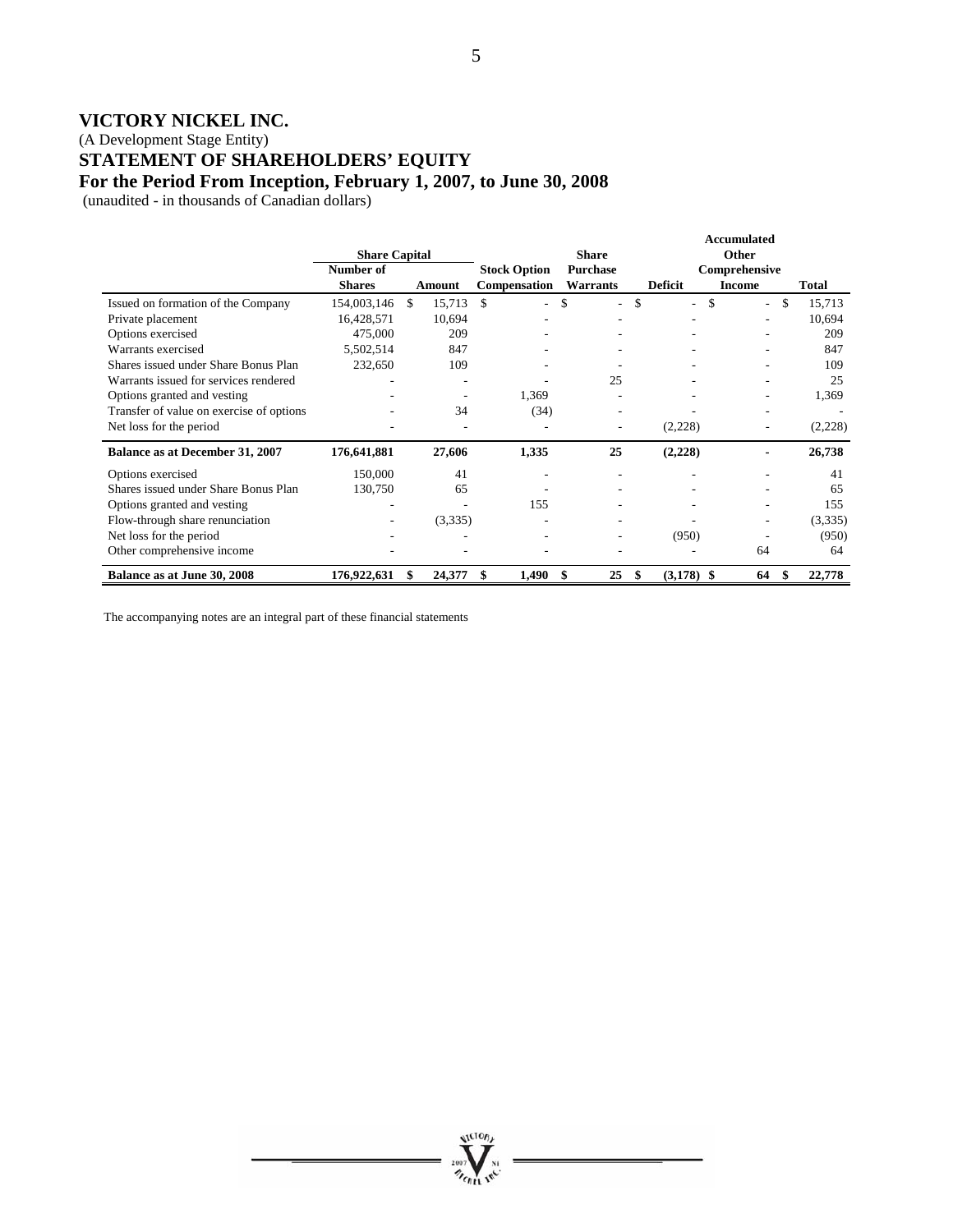### **VICTORY NICKEL INC.**  (A Development Stage Entity) **NOTES TO FINANCIAL STATEMENTS**

June 30, 2008 and 2007 (unaudited) (all tabular amounts are in thousands of Canadian dollars)

#### **1. BASIS OF PRESENTATION AND NATURE OF OPERATIONS**

#### **Basis of Presentation**

The unaudited interim financial statements of Victory Nickel Inc. (the "Company") are prepared by management using generally accepted accounting principles for interim financial statements and reflect the accounting principles in the notes to the Company's audited financial statements for the period from inception, February 1, 2007, to December 31, 2007 (with the exception of the changes in accounting policies set out in Note 2 below) and accordingly should be read in conjunction with those annual financial statements and the notes thereto. The accompanying unaudited interim financial statements include all adjustments that are, in the opinion of management, necessary for fair presentation. The results of operations and cash flows for the periods presented are not necessarily indicative of the results to be expected for the full year.

#### **Nature of Operations**

Pursuant to a Plan of Arrangement which became effective February 1, 2007, the Company was formed upon the amalgamation of two predecessor companies incorporated in December, 2006 for the purpose of carrying out the Plan of Arrangement. Upon completion of the amalgamation and pursuant to the Plan of Arrangement, the Company completed a series of transactions which resulted in the following acquisitions:

- (a) three mineral resource properties, namely the Minago and Mel sulphide nickel projects in Manitoba and the Lac Rocher sulphide nickel project in Québec (collectively the "Nickel Properties"), from Nuinsco Resources Limited ("Nuinsco"). These properties were recorded at their carrying values in the accounts of Nuinsco of \$5,800,746, net of related accounts payable of \$527,871;
- (b) exploration advances to the Company's joint venture partner managing the Mel project of \$448,428; and;
- (c) cash of \$12,667,740

in exchange for the issuance of 154,003,146 common shares of the Company.

The terms of the Plan of Arrangement resulted in Nuinsco initially owning 25% of the Company's common shares and 75% being distributed to Nuinsco's shareholders. Accordingly, Nuinsco's shareholders continued to own 100% of the transferred assets by virtue of their direct holdings of the Company's shares and their indirect ownership interest through their Nuinsco share ownership. As a consequence, this related party transaction was recorded by the Company at Nuinsco's recorded carrying values of the Nickel Properties transferred and the cash received.

The cash transferred from Nuinsco to the Company was the amount of the net proceeds of \$14,045,317 received by Nuinsco in a December, 2006 private placement, less the aggregate of \$929,149 expended by Nuinsco on the transferred Nickel Properties from the date of the private placement to February 1, 2007, the effective date of the Plan of Arrangement and exploration advances as at February 1, 2007 amounting to \$448,428. The latter amount represents cash advanced to CVRD Inco Limited (now Vale Inco Limited), the Company's joint venture partner on the Mel project, in excess of exploration costs incurred.

In addition, the Company was responsible for all costs relating to the Plan of Arrangement. The total of such costs has been treated as a capital transaction and shown as a reduction in share capital.

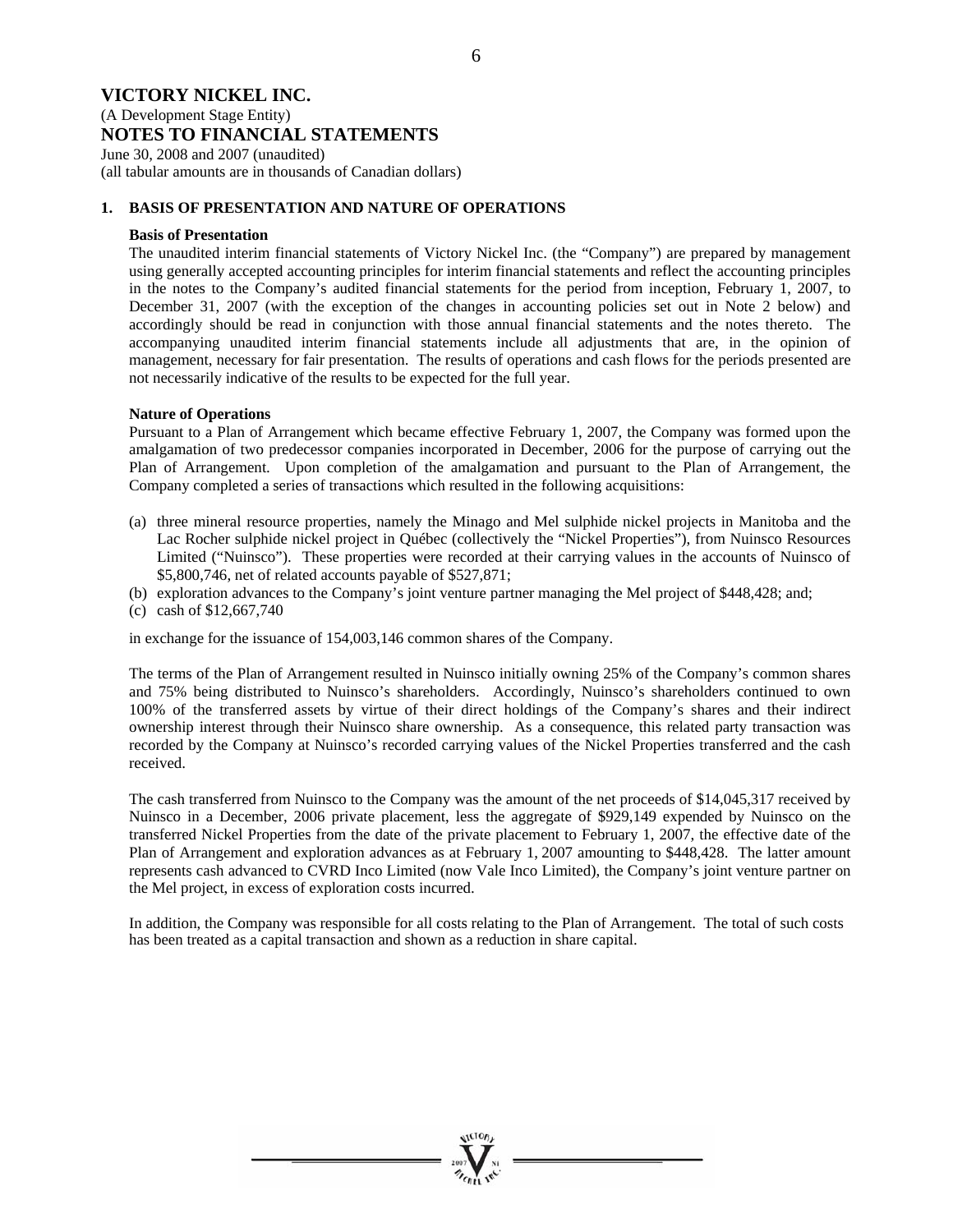A summary of net assets acquired is as follows:

| Cash (net of out-of-pocket costs incurred to complete |             |              |
|-------------------------------------------------------|-------------|--------------|
| the Plan of Arrangement of \$762)                     |             | \$<br>11,906 |
| Nickel Properties                                     |             |              |
| Exploration advances - Mel                            |             | 448          |
| Exploration and development projects                  |             |              |
| Minago                                                | \$<br>2,976 |              |
| Mel                                                   | 706         |              |
| Lac Rocher                                            | 2,118       | 5,800        |
|                                                       |             | 18,154       |
| Less Liabilities:                                     |             |              |
| Accounts payable                                      |             | 527          |
| Future income taxes <sup>(1)</sup>                    |             | 1,914        |
|                                                       |             | \$<br>15,713 |

(1) The future income taxes result from the fact that, pursuant to the tax elections filed as part of the Plan of Arrangement, the cost bases for tax purposes of the nickel assets is \$nil, versus a net carrying value on acquisition of \$5,800,746.

At June 30, 2008, the Company had working capital of \$4,254,000 available to fund ongoing operations. However as a development stage enterprise, none of the Company's exploration or development projects have commenced commercial production and accordingly the Company is dependent upon debt or equity financings and the optioning and/or sale of resource or resource related assets for its funding. The recoverability of the carrying value of exploration and development projects, and ultimately the Company's ability to continue as a going concern, is dependent upon the discovery of economically recoverable reserves and resources, the Company's ability to finance development of its projects through debt or equity financings, or alternatively upon the profitable disposal of projects.

Should the Company not be able to discover economically recoverable reserves, obtain the necessary financings and achieve future profitable production or sale of properties, the carrying value of the Company's assets could be subject to material adjustment and, in addition, other adjustments may be necessary to these financial statements should such adverse events impair the Company's ability to continue as a going concern as contemplated under Canadian generally accepted accounting principles ("GAAP").

#### **2. NEW AND FUTURE ACCOUNTING POLICIES**

#### **Financial Instruments and Capital Disclosures**

The Canadian Institute of Chartered Accountants ("CICA") has issued the following accounting standards effective for fiscal years beginning on or after January 1, 2008: Capital Disclosures (Handbook Section 1535), Financial Instruments – Disclosures (Handbook Section 3862) and Financial Instruments – Presentation (Handbook Section 3863).

Handbook Section 1535 specifies the disclosure of (i) an entity's objectives, policies and processes for managing capital; (ii) quantitative data about what the entity regards as capital; (iii) whether the entity has complied with any capital requirements; and (iv), if it has not complied, the consequences of such non-compliance. The Company has included disclosures recommended by the new Handbook Section in Note 3 to these unaudited interim financial statements.

Handbook Sections 3862 and 3863 replace Handbook Section 3861, Financial Instruments – Disclosure and Presentation, revising and enhancing its disclosure requirements, and carrying forward unchanged its presentation requirements. These new sections place increased emphasis on disclosures about the nature and extent of risks arising from financial instruments and how the entity manages those risks. The Company has included disclosures recommended by the new Handbook Section in Note 4 to these unaudited interim financial statements.

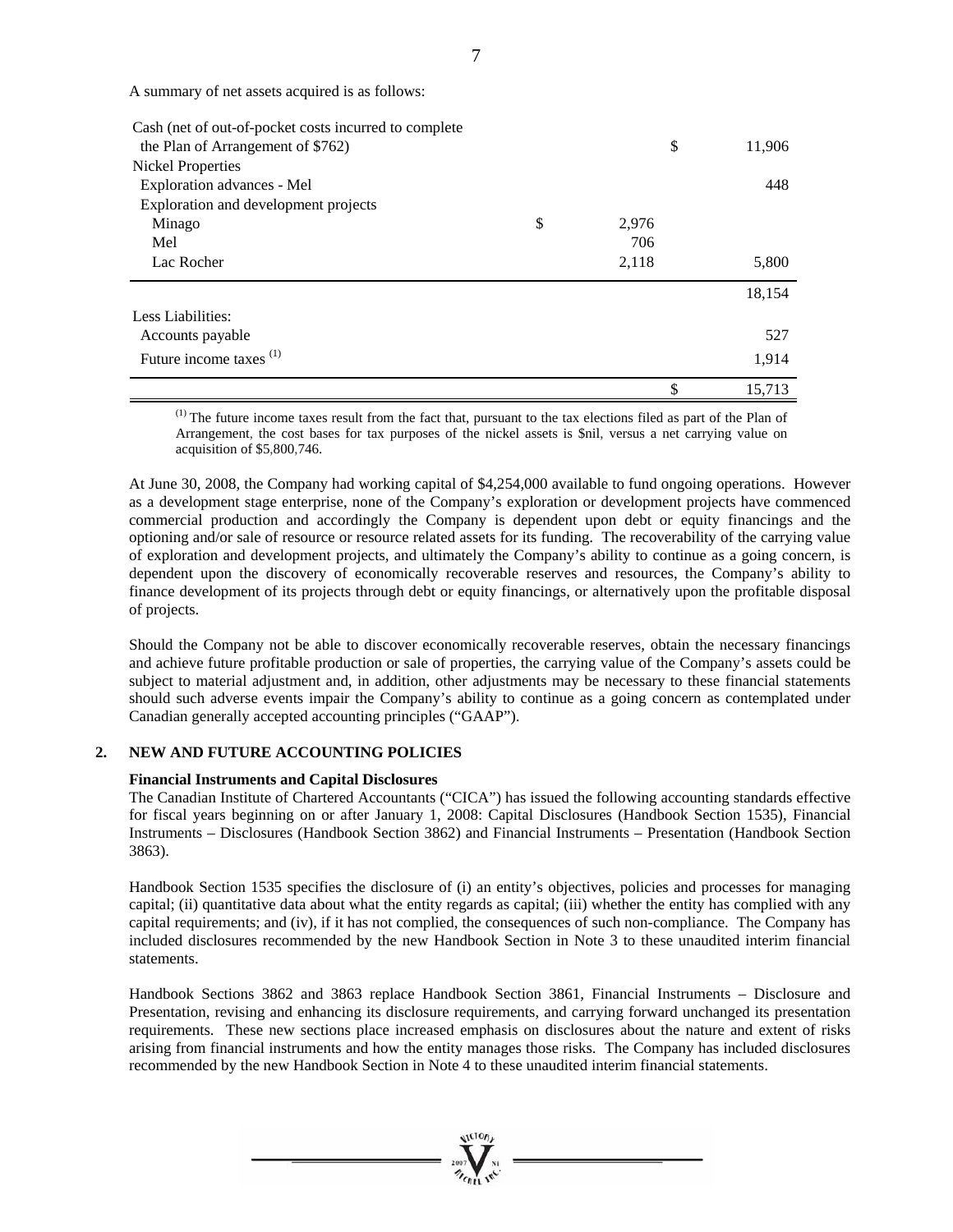#### **Inventories**

Effective January 1, 2008, the CICA has issued accounting standard Section 3031 Inventories. Section 3031 Inventories provides guidance on the method of determining the cost of the Company's materials and supplies. The new accounting standard specifies that inventories are to be valued at the lower of cost and net realizable value. The standard requires the reversal of previously recorded write downs to realizable value when there is clear evidence that net realizable value has increased. The adoption of Section 3031 Inventories did not impact the Company's financial statements.

#### **Government Assistance**

Government assistance is recorded in the financial statements when there is reasonable assurance that the Company has complied with, and will continue to comply with, all conditions necessary to obtain the assistance. Any government assistance relating to the exploration and development properties is recorded as a reduction of those related expenditures.

#### **Future Accounting Changes**

In February, 2008, the CICA issued accounting standard Section 3064 Goodwill and Intangible Assets, replacing accounting standard 3062 Goodwill and Other Intangible Assets and accounting standard Section 3450 Research and Development Costs. The new Section will be applicable to financial statements relating to fiscal years beginning on or after October 1, 2008. Accordingly, the Company will adopt the new standard for its fiscal year beginning January 1, 2009. Section 3064 establishes standards for the recognition, measurement, presentation and disclosure of goodwill subsequent to its initial recognition and of intangible assets by profit-oriented enterprises. Standards concerning goodwill are unchanged from the standards included in the previous Section 3062. The Company is currently evaluating the impact of the adoption of this new Section.

The CICA plans to transition Canadian GAAP for public companies to International Financial Reporting Standards ("IFRS"). The effective changeover date is for interim and annual financial statements relating to fiscal years beginning on or after January 1, 2011. The impact of the transition to IFRS on the Company's financial statements has not yet been determined.

#### **3. CAPITAL DISCLOSURES**

The Company's objective when managing capital is to safeguard its accumulated capital in order to provide an adequate return to shareholders by maintaining a sufficient level of funds to support continued project development and corporate activities. Capital is defined by the Company as the aggregate of its shareholders' equity as well as any long-term debt, equipment-based and/or project-based financing.

The Company manages its capital structure and makes adjustments to it based on the level of funds available to the Company to manage its operations. In order to maintain or adjust the capital structure, the Company expects that it will be able to obtain long-term debt, equipment-based financing and/or project-based financing sufficient to maintain and expand its operations. There are no assurances that these initiatives will be successful. In order to achieve these objectives, the Company invests its unexpended cash in highly liquid, rated financial instruments.

#### **4. FINANCIAL RISK MANAGEMENT**

The Company's risk exposures and the impact on the Company's financial statements are summarized below:

The Company's financial instruments include cash and cash equivalents (including cash for exploration expenditures), marketable securities, accounts receivable, accounts payable and accrued liabilities and amounts due from/to Nuinsco. The fair value of these financial instruments approximates their carrying value. The Company is not exposed to significant currency or credit risks arising from these financial instruments. The Company's cash and cash equivalents earn interest at fixed short-term rates of approximately 4% at June 30, 2008 and December 31, 2007. None of the Company's other financial investments are interest-bearing, and therefore the Company is not exposed to any significant interest rate risk.

Cash equivalents include bank-guaranteed investment certificates and bank discount notes. The Company does not own asset-backed commercial paper. The Company has a corporate policy of investing its available cash in Canadian government instruments and certificates of deposit or other direct obligations of major Canadian banks, unless otherwise specifically approved by the Board.

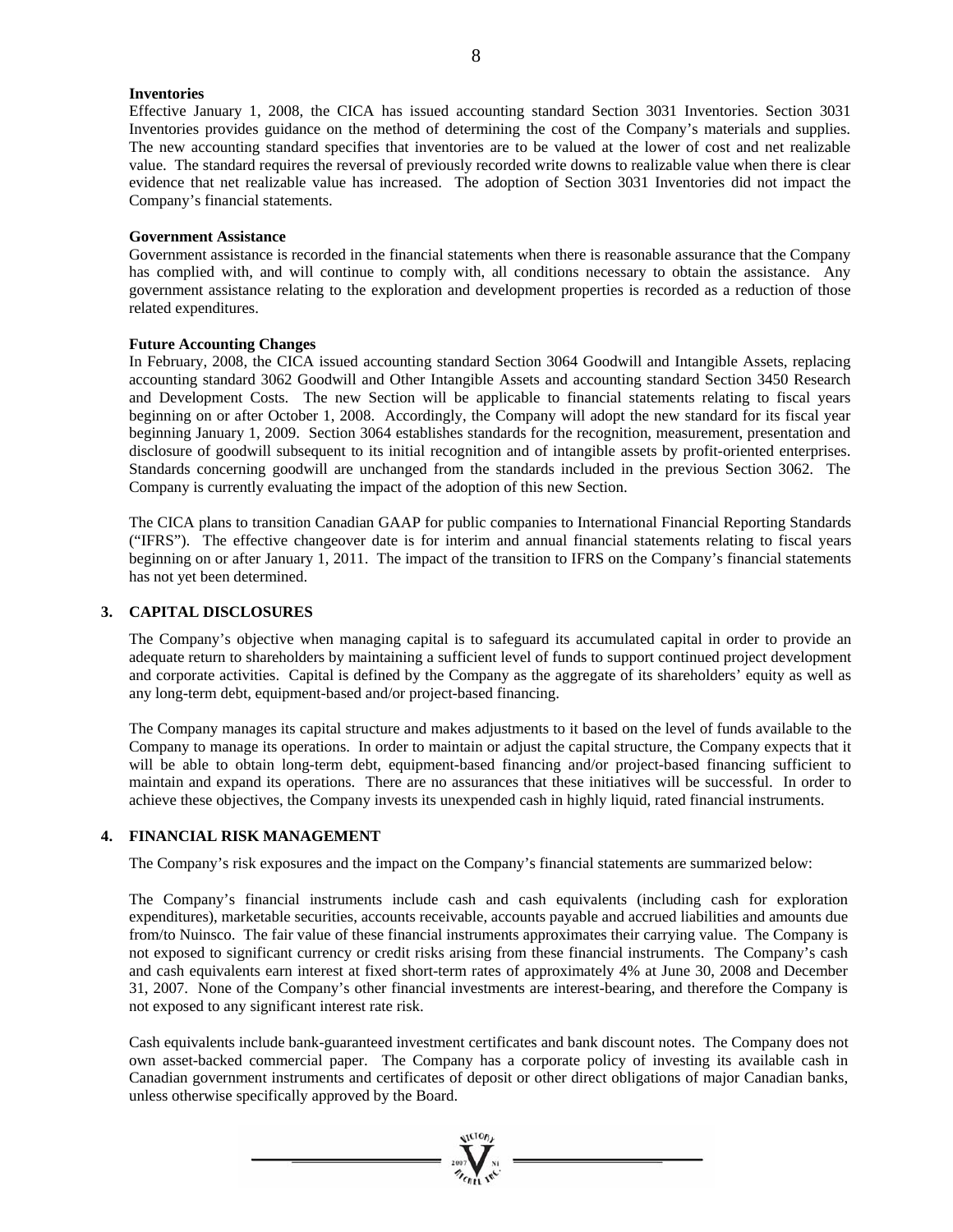#### **5. MARKETABLE SECURITIES**

In March 2008, the Company privately purchased from a third party 7,500,000 units of Wallbridge Mining Company Limited ("Wallbridge"), a public company, for \$1,912,500. Each unit comprises one common share and one-half of one share purchase warrant. Each warrant entitles the holder thereof to purchase one additional common share of Wallbridge at an exercise price of \$0.80 per share if the warrant is exercised prior to March 26, 2009, or \$1.00 per share if exercised during the period between March 26, 2009 and March 26, 2010. As a consequence of this transaction, the Company held an approximate 8.4% interest in Wallbridge and, if all of the warrants are exercised, the Company's ownership interest would have increased to 12.2% on a partially diluted basis (not including the exercise of any other securities convertible into Wallbridge shares held by any other holder). The units are subject to a hold period expiring on July 27, 2008.

On initial recognition, no value was allocated to the share purchase warrants given the significant excess of the exercise price over current market value. The Wallbridge shares have been classified as a financial asset available for sale.

In April, 2008, the Company acquired a further 1,500,000 Wallbridge common shares at a cost of \$577,515, increasing its ownership to approximately 10.1% (13.8% if the warrants are exercised).

The Company recorded the net after-tax increase in the estimated fair value of the shares from the date of acquisition to June 30, 2008 of \$64,000 as other comprehensive income. Other comprehensive loss in the three months ended June 30, 2008 of \$993,000 is shown net of taxes, related to future income taxes of \$169,000.

#### **6. EXPLORATION AND DEVELOPMENT PROJECTS**

Cumulative costs relating to the acquisition of mineral properties, and deferred exploration and development expenditures, have been incurred on the following projects:

|                           |                              | <b>Balance as at</b><br><b>December 31, 2007</b> |                                       | <b>Current</b><br><b>Expenditures</b> |                                       |
|---------------------------|------------------------------|--------------------------------------------------|---------------------------------------|---------------------------------------|---------------------------------------|
|                           |                              |                                                  |                                       |                                       |                                       |
| Lac Rocher <sup>(1)</sup> | \$                           | $3,314$ \$                                       | 156 \$                                |                                       | 3,470                                 |
| Mel                       |                              | 2,158                                            | 27                                    |                                       | 2,185                                 |
| Minago                    |                              | 10,290                                           | 7,323                                 |                                       | 17,613                                |
|                           | \$                           | 15,762 \$                                        | 7,506 \$                              |                                       | 23,268                                |
|                           | <b>Acquired on Formation</b> | of the Company                                   | <b>Current</b><br><b>Expenditures</b> |                                       | <b>Balance as at</b><br>June 30, 2007 |
|                           |                              | (Note 1)                                         |                                       |                                       |                                       |
| Lac Rocher                | \$                           | $2,118$ \$                                       | 172 \$                                |                                       | 2,290                                 |
| Mel $^{(2)}$              |                              | 706                                              | 1,223                                 |                                       | 1,929                                 |
| Minago                    |                              | 2,976                                            | 4,574                                 |                                       | 7,550                                 |
|                           | \$                           | \$<br>5,800                                      | 5,969                                 | \$                                    | 11,769                                |

<sup>(1)</sup> The expenditures on the Lac Rocher project in the period ended June 30, 2008 are shown net of Québec mining duties receivable of \$179,331.<br>
<sup>(2)</sup> The expenditures on the Mel project in the period ended June 30, 2007 include \$448,428 funded from exploration advances on deposit

with Vale Inco and transferred to the Company on formation, February 1, 2007 (see Note 1).

In January 2008, the Company entered into an option agreement with Xstrata Nickel ("Xstrata"), a business unit of Xstrata Canada Corporation, to acquire a 100% interest in five mineral claims ("the Properties") totalling 691 hectares located adjacent to the Company's existing Minago property package.

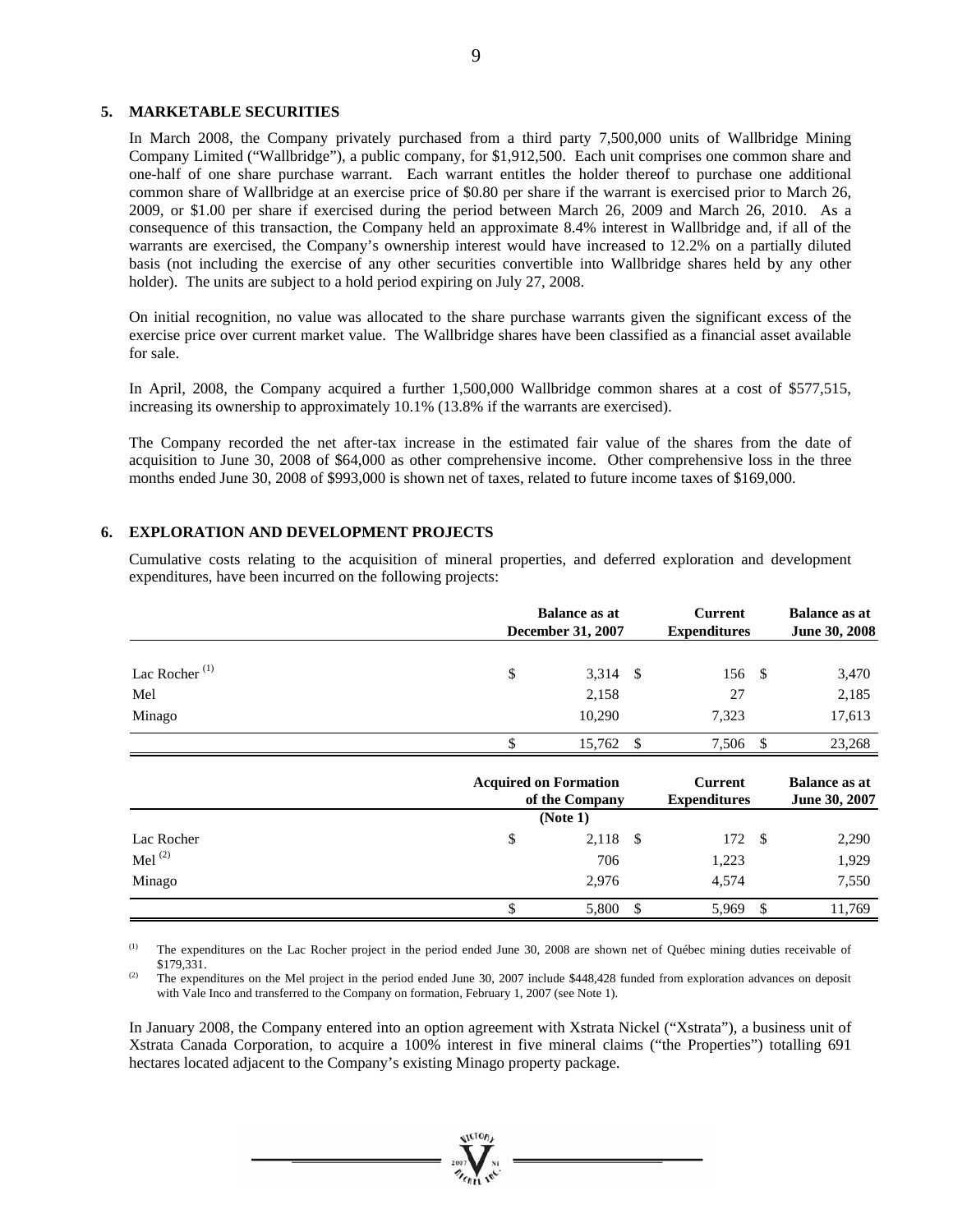Under the terms of the agreement, the Company will acquire a 100% interest in the Properties through:

- A one-time cash payment of \$150,000 upon signing (which was paid and is included in current period project expenditures); and
- Incurring \$500,000 of expenditures before September 30, 2008.

Once acquired, Victory Nickel's 100% interest in the Properties will be subject to an NSR interest retained by Xstrata, as follows:

- In respect of nickel:
	- o A 2% NSR when the LME three-month nickel price is equal to or greater than US\$13,227 per tonne in that quarter; and
- o A 1% NSR when the LME three-month nickel price is less than US\$13,227 per tonne in that quarter.
- In respect of other metals, minerals and concentrates:
	- o A 2% NSR.

In the event that the NSR is a 2% royalty, the Company may buy back up to 50% of the NSR royalty interest for a maximum of \$1,000,000. In addition, Xstrata has the right (the "Back-in Right") to earn a 50% interest in the Properties if any resource is discovered that exceeds 500,000,000 pounds of contained nickel in measured and indicated resources. To exercise the Back-in Right, Xstrata must commit to pay direct expenditures or an amount in cash to the Company equal to twice the aggregate of all direct exploration, development and mining expenditures incurred by the Company on the Properties prior to the delivery by Xstrata of the Back-in Right notice.

As at June 30, 2008, the Company had fulfilled its commitment to incur exploration expenditures in relation to prior flow-through share financings in 2007.

#### **7. SHAREHOLDERS' EQUITY**

#### **Share Capital**

#### Authorized:

The Company is authorized to issue an unlimited number of common shares.

Issued and Outstanding:

|                                                                         | Number of     |    |         |
|-------------------------------------------------------------------------|---------------|----|---------|
|                                                                         | <b>Shares</b> |    | Amount  |
| Issued on formation of Company pursuant to Plan of Arrangement (Note 1) | 154,003,146   | -S | 15,713  |
| Shares issued pursuant to private placement (a)                         | 16,428,571    |    | 10,694  |
| Options exercised <sup>(b)</sup>                                        | 475,000       |    | 243     |
| Warrants exercised <sup>(c)</sup>                                       | 5,502,514     |    | 847     |
| Shares issued under the Share Bonus Plan <sup>(d)</sup>                 | 232,650       |    | 109     |
| <b>Balance as at December 31, 2007</b>                                  | 176,641,881   |    | 27,606  |
| Options exercised <sup>(e)</sup>                                        | 150,000       |    | 41      |
| Shares issued under the Share Bonus Plan <sup>(f)</sup>                 | 130,750       |    | 65      |
| Flow-through share renunciation $(g)$                                   |               |    | (3,335) |
| Balance as at June 30, 2008                                             | 176,922,631   |    | 24,377  |

(a) In March, 2007, the Company issued 16,428,571 flow-through shares at \$0.70 per share for gross proceeds of \$11,500,000, before costs of issue of \$805,463.

(b) During the period ended December 31, 2007, 475,000 common shares were issued upon the exercise of options for proceeds of \$209,329 plus the carrying value of the options exercised of \$33,400.

(c) During the period ended December 31, 2007, 5,502,514 common shares were issued upon the exercise of warrants for proceeds of \$846,900.

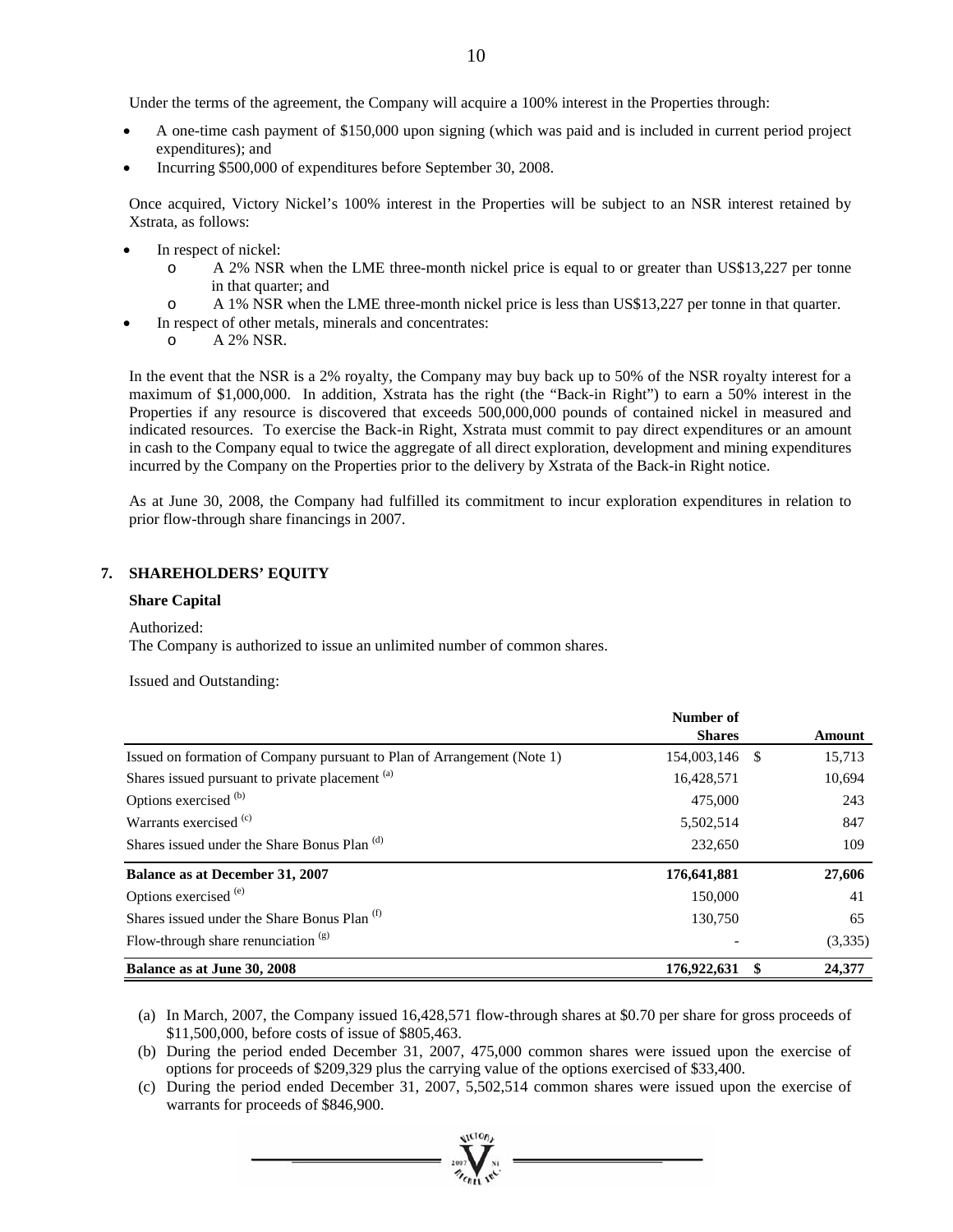- (d) During the period ended December 31, 2007, 232,650 common shares were issued to employees and consultants as discretionary bonuses and were valued at \$108,763.
- (e) During the six months ended June 30, 2008, 150,000 common shares were issued upon the exercise of options, for proceeds of \$40,500.
- (f) During the six months ended June 30, 2008, 130,750 common shares were issued to employees and consultants as discretionary bonuses, and were valued at \$65,375.
- (g) In February, 2008, the Company renounced \$11,500,000 in Canadian Exploration Expenditures to investors of flow-through shares. The tax value of these renunciations amounts to \$3,335,000, and has been recorded as a future income tax liability and charged against share capital.

#### **Stock Options**

The following table reflects the continuity of stock options during the period:

|                                     | Number of      | Average               |        |
|-------------------------------------|----------------|-----------------------|--------|
|                                     | <b>Options</b> | <b>Exercise Price</b> | Amount |
| Outstanding as at December 31, 2007 | 13,385,000     | 0.32                  | 1,335  |
| Options granted and vesting         | 500,000        | 0.40                  | 155    |
| Options exercised                   | (150,000)      | 0.27                  |        |
| Outstanding as at June 30, 2008     | 13,735,000     | 0.32                  | 1.490  |

During the six months ended June 30, 2008, 500,000 options were granted pursuant to the Company's stock option plan, with an average exercise price of \$0.40. The value assigned to these options was calculated using the Black-Scholes option-pricing model, with the following assumptions:

|                                         |                         | <b>Period from</b>      |
|-----------------------------------------|-------------------------|-------------------------|
|                                         |                         | Inception,              |
|                                         | <b>Six Months Ended</b> | <b>February 1, 2007</b> |
| <b>Option Assumptions</b>               | <b>June 30, 2008</b>    | to June 30, 2007        |
| Dividend yield                          |                         |                         |
| Expected volatility                     | 75%                     | 75%                     |
| Risk free interest rate                 | 4.50%                   | 5.00%                   |
| Expected option term - years            | 3                       |                         |
| Fair value per share of options granted | \$ 0.20 to \$0.25       | \$0.33 to \$0.43        |

The following table summarizes information about the stock options outstanding at June 30, 2008:

| <b>Range of Exercise Prices</b> | <b>Options</b><br>Outstanding | <b>Years to</b><br>Expiry $(1)$ | <b>Exercise</b><br>Price $(1)$ |
|---------------------------------|-------------------------------|---------------------------------|--------------------------------|
| $$0.09 - $0.21$                 |                               |                                 |                                |
| $$0.23 - $0.25$                 | 6,543,750<br>1,781,250        | 2.95S<br>5.58                   | 0.13<br>0.23                   |
| $$0.28 - $0.49$                 | 875,000                       | 3.91<br>-S                      | 0.42                           |
| $$0.50 - $0.82$$                | 4,535,000                     | 3.90                            | 0.62                           |
|                                 |                               |                                 |                                |
| $$0.09 - $0.82$$                | 13,735,000                    | 3.66                            | 0.32                           |

<sup>1</sup>In this table, "Years to Expiry" and "Exercise Price" have been calculated on a weighted average basis.

Of the 13,735,000 options outstanding at June 30, 2008, 467,500 are subject to vesting over the next 12 months. The aggregate fair value of these unvested options not yet charged to operations is \$69,241. The weighted average exercise price of fully-vested options at June 30, 2008 was \$0.32.

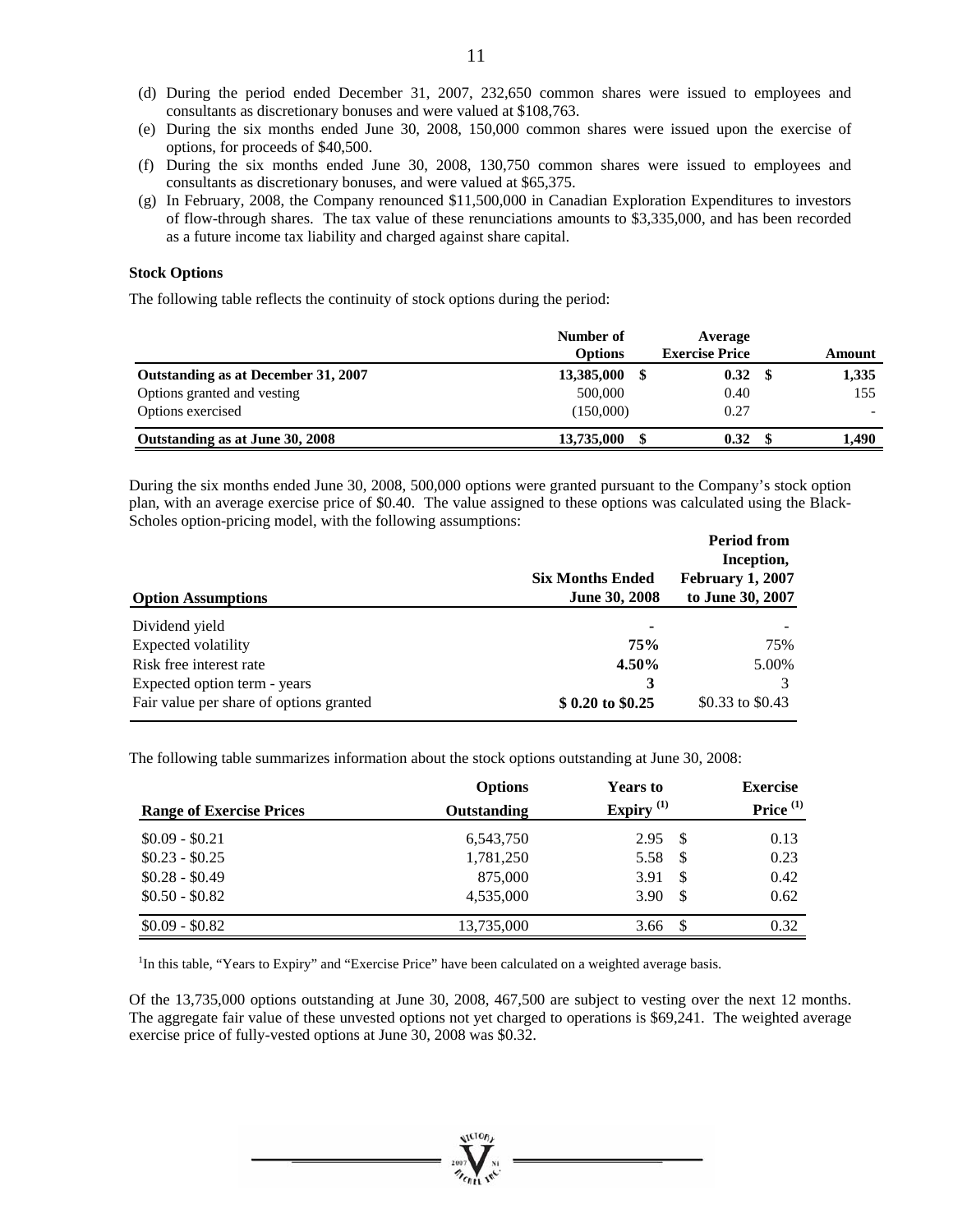#### **8. ACCUMULATED OTHER COMPREHENSIVE INCOME**

Accumulated Other Comprehensive Income ("OCI") is comprised of unrealized gains and losses on marketable securities (shares of Wallbridge) that are classified as available for sale. Changes in OCI are summarized as follows:

|                                                                                                                                                                                              | <b>Six Months Ended</b><br>June 30, 2008 | <b>Period from</b><br>Inception,<br><b>February 1, 2007</b><br>to June 30, 2007 |
|----------------------------------------------------------------------------------------------------------------------------------------------------------------------------------------------|------------------------------------------|---------------------------------------------------------------------------------|
| Accumulated OCI at beginning of period<br>OCI for the period representing the change in the fair value of financial<br>assets available for sale, net of related future income taxes of \$11 | - \$<br>64                               |                                                                                 |
| Accumulated OCI at end of period                                                                                                                                                             | 64                                       |                                                                                 |

#### **9. INCOME TAXES**

The income tax recovery differs from the amount computed by applying statutory federal and provincial income tax rates for the periods presented. The differences are summarized as follows:

|                                                             |   | 2008       | <b>Three Months</b> Three Months<br>2007 | <b>Six Months</b><br>Ended June 30, Ended June 30, Ended June 30,<br>2008 | <b>Period from</b><br>Inception,<br>February 1.<br>$2007$ to<br>June 30, 2007 |
|-------------------------------------------------------------|---|------------|------------------------------------------|---------------------------------------------------------------------------|-------------------------------------------------------------------------------|
| Expected income tax recovery based on                       |   |            |                                          |                                                                           |                                                                               |
| statutory income tax rate of $2008 - 33.5\%$ (2007 - 36.0%) | S | $(118)$ \$ | $(162)$ \$                               | $(322)$ \$                                                                | (544)                                                                         |
| Non-deductible items, net                                   |   | 28         | 85                                       | 82                                                                        | 415                                                                           |
| Share issue and Plan of Arrangement costs                   |   |            | (403)                                    |                                                                           | (403)                                                                         |
| Tax treatment of capital gains                              |   |            |                                          |                                                                           | (11)                                                                          |
| Effect of change in expected future income tax rates        |   | 12         | 15                                       | 32                                                                        | 28                                                                            |
| Valuation allowance                                         |   | 247        | 465                                      | 197                                                                       | 515                                                                           |
| Future income tax provision (recovery)                      |   | 169        | $\overline{\phantom{a}}$                 | $(11)$ \$                                                                 |                                                                               |

Non-capital losses as of December 31, 2007 totalling \$1,122,328 expire in 2028. No income tax recoveries, other than the net recovery of \$11,000 recognized in the six months ended June 30, 2008, have been recorded with respect to the non-capital losses or other tax assets as it cannot be determined at this time whether it is more likely than not that the benefit associated with these losses and costs will be realized prior to their expiry.

#### **10. RELATED PARTY TRANSACTIONS**

Related party transactions not described elsewhere in these financial statements include the following:

a. The Company shares management, administrative assistance and facilities with Nuinsco (which, by virtue of its approximate 22% ownership interest has the ability to exercise significant influence over the Company) pursuant to a management agreement. The costs payable by the Company are equal to the cost to Nuinsco of such services plus 10 per cent. The management agreement has an initial term of 24 months commencing February 1, 2007 and is terminable thereafter by Nuinsco upon 90 days notice and by the Company upon 180 days notice. Costs charged to the Company in the six and three months ended June 30, 2008 totalled \$251,106 and \$128,341 respectively (period from inception, February 1, 2007, to June 30, 2007 and March 31, 2007 - \$349,077 and \$247,462 respectively) and have been included in general and administrative expenses. The Company charged Nuinsco \$23,250 and \$11,625 for the six and three months ended June 30, 2008 for project-related costs incurred by it on behalf of Nuinsco. In addition, project-related costs aggregating \$26,667 and \$13,667 have been charged to the Company by Nuinsco during the six and three months ended June 30, 2008, respectively and are included in

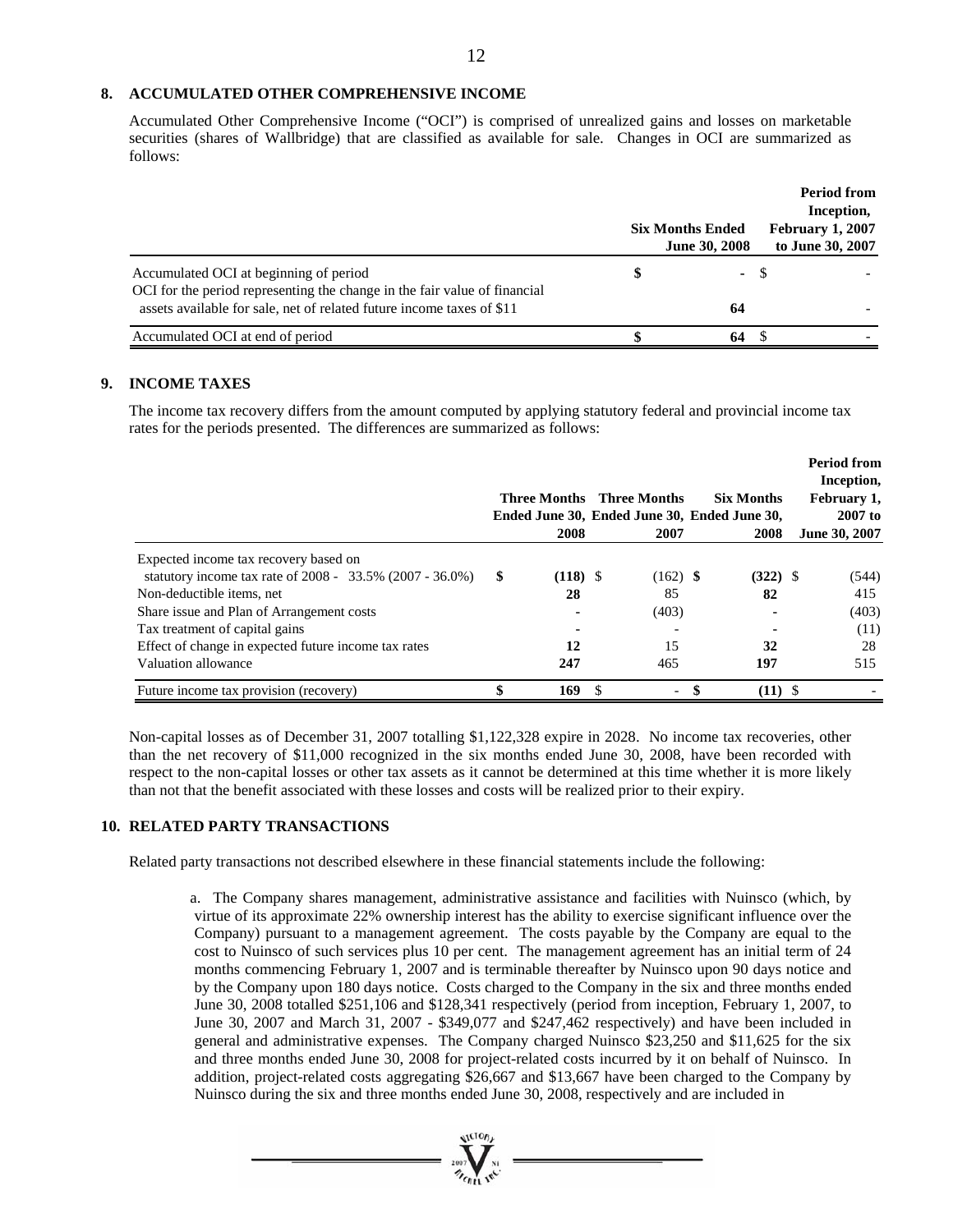exploration and development costs on the balance sheet (period from inception, February 1, 2007, to June 30, 2007 and the three months ended June 30, 2007 - \$182,834 and \$110,665, respectively).

b. Amounts due to and from Nuinsco are unsecured, non-interest bearing and due on demand. The balance was settled prior to the end of July, 2008.

c. Included in accounts payable and accrued liabilities at June 30, 2008 are amounts due to Officers and Directors of the Company in the amount of \$48,850 (December 31, 2007 - \$64,267). These amounts relate primarily to Directors' fees payable.

d. The Company's Lac Rocher property is subject to a discovery incentive plan (the "DIP") to reward certain Directors and former officers of the Company with a 2% NSR for mines that were discovered on certain properties prior to the expiry of the DIP. The NSR is payable only on revenues earned after recovery of all development costs for any mine on the property. The terms of the DIP provide the Company with a right of first refusal on any proposed disposition of the NSR. In addition, the DIP contains put/call provisions under which the Company may be required to purchase, or may exercise an option to purchase, the NSR at the value of its discounted cash flows, as defined therein. The Lac Rocher property is the only property subject to the DIP. As the Lac Rocher property is not yet in production, no royalties are currently payable. The Company considers that these options have a value of \$nil.

#### **11. CHANGES IN NON-CASH WORKING CAPITAL**

Changes in non-cash working capital balances related to operations impacting cash from operations are as follows:

|                                                                                                                                            | 2008                             | Three Months Ended June 30 Ended June 30<br>2007 | <b>Six Months</b><br>2008 | <b>Period from</b><br>Inception,<br>Feb 1, 2007 to<br><b>June 30, 2007</b> |
|--------------------------------------------------------------------------------------------------------------------------------------------|----------------------------------|--------------------------------------------------|---------------------------|----------------------------------------------------------------------------|
| Accounts receivable, prepaid expenses<br>and deposits<br>Due from/to Nuinsco Resources Limited<br>Accounts payable and accrued liabilities | \$<br>$(129)$ \$<br>1,175<br>551 | $(111)$ \$<br>495<br>6                           | $(492)$ \$<br>775<br>714  | (440)<br>259<br>220                                                        |
|                                                                                                                                            | 1.597                            | 390                                              | \$<br>997                 | 39                                                                         |

#### **12. SUBSEQUENT EVENT**

On July 29, 2008, the Company issued 18,046,700 flow-through shares by way of private placement at a price of \$0.45 per share generating gross proceeds of approximately \$8.1 million before commissions of 5% and other fees.



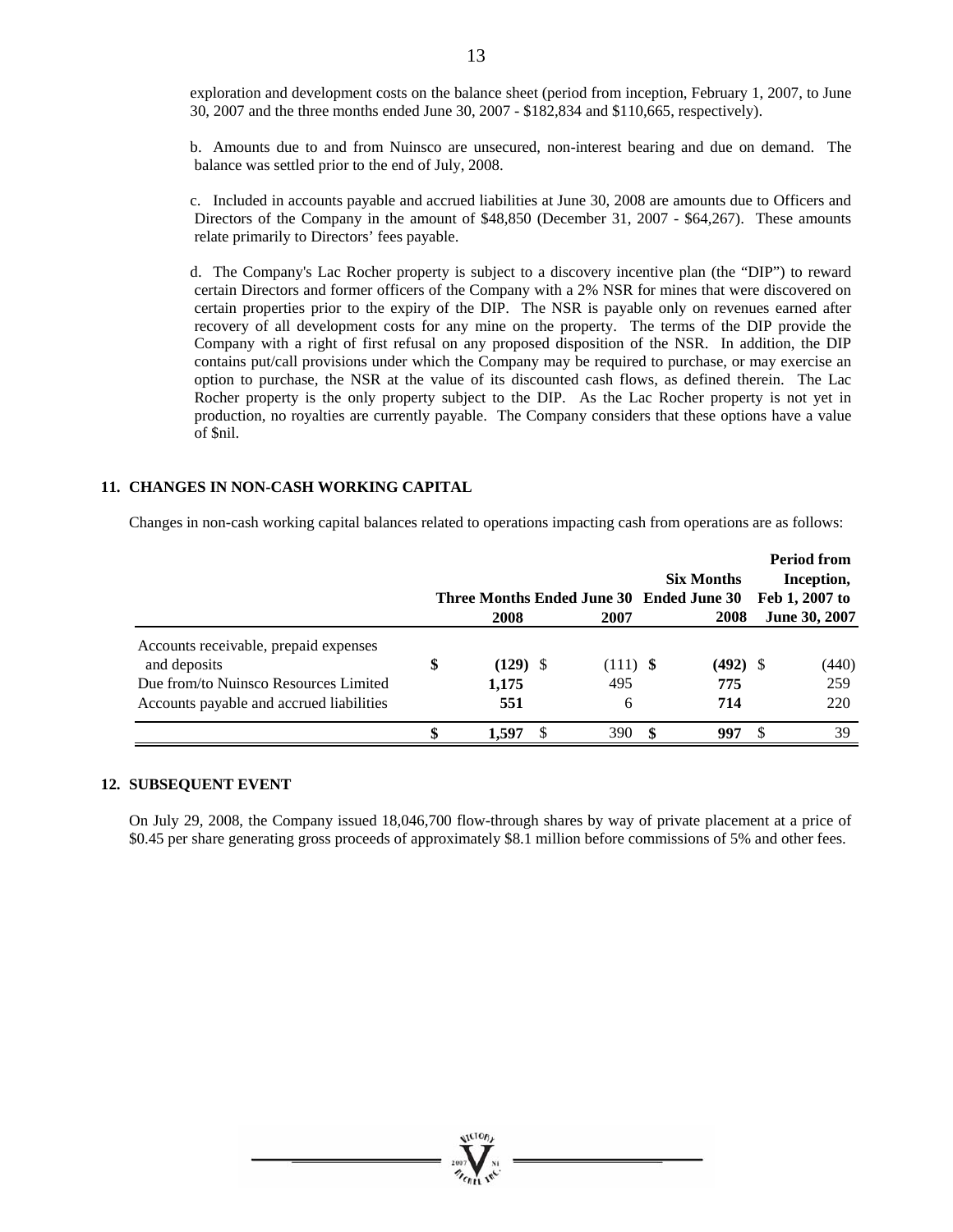

## **MANAGEMENT'S DISCUSSION AND ANALYSIS**

# **FOR THE THREE AND SIX MONTHS ENDED JUNE 30, 2008**

**DATED JULY 31, 2008**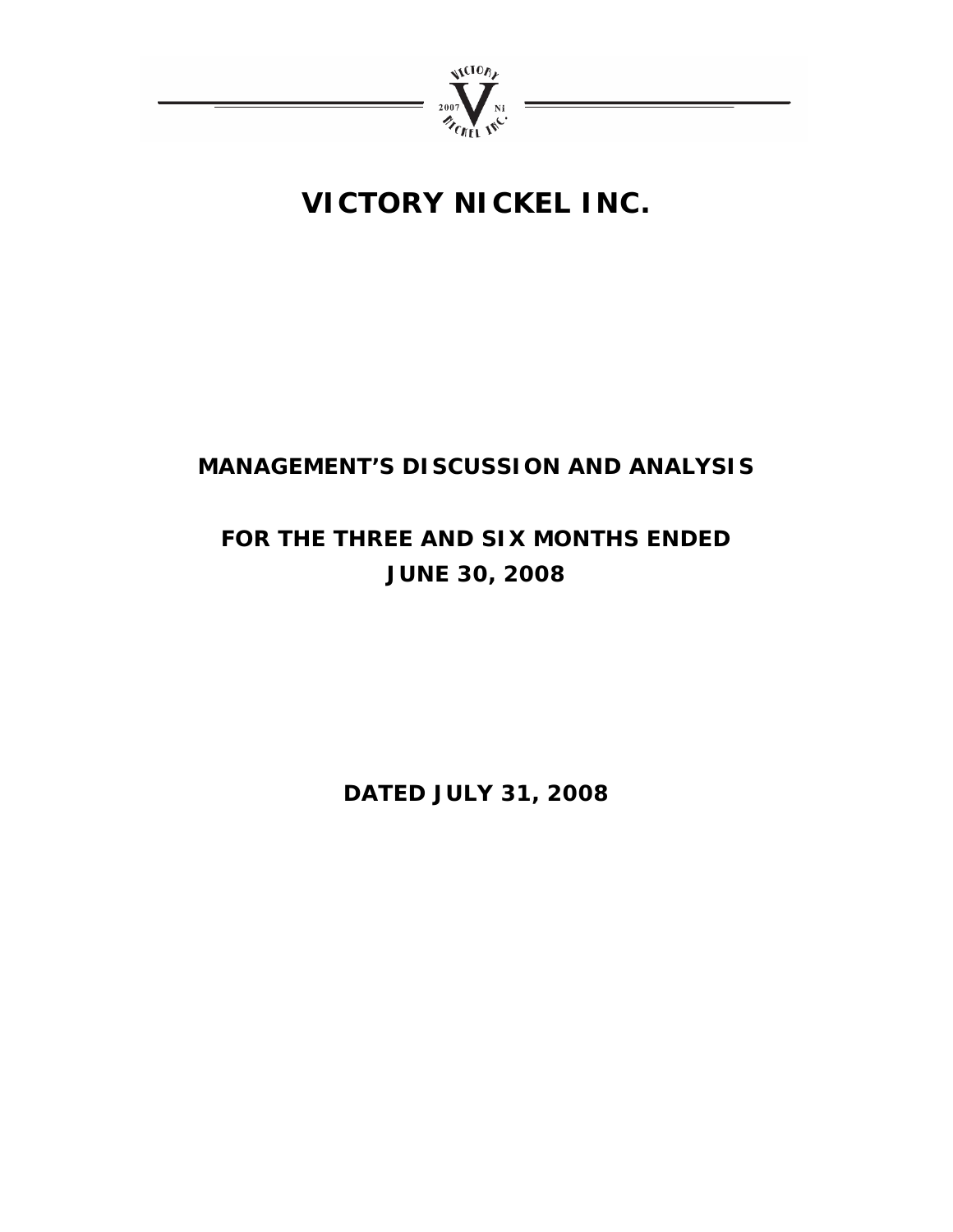

#### **MANAGEMENT'S DISCUSSION AND ANALYSIS Three and Six Months Ended June 30, 2008**

The following discussion of the results of operations, financial condition and cash flows of Victory Nickel Inc. ("Victory Nickel" or the "Company") prepared as of July 31, 2008 consolidates management's review of the factors that affected the Company's financial and operating performance for the three and six-month periods ended June 30, 2008, and factors reasonably expected to impact on future operations and results. This discussion is intended to supplement and complement the Company's unaudited interim financial statements for the three and six months ended June 30, 2008 and the Company's 2007 audited financial statements as at and for the period ended December 31, 2007 (the "2007 Audited Financial Statements") and the notes thereto. Readers are also encouraged to consult these financial statements which were prepared in accordance with Canadian generally accepted accounting principles and are available at www.sedar.com and at the Company's website www.victorynickel.ca. All amounts disclosed are in Canadian dollars unless otherwise stated.

#### **COMPANY OVERVIEW**

Victory Nickel is a Canadian exploration and development-stage mineral resource company engaged in the acquisition, exploration and development of nickel projects in Canada.

Formed on February 1, 2007 as described below, Victory Nickel owns 100% of three advanced sulphide nickel projects, the Mel and Minago projects located in Manitoba and the Lac Rocher project in Québec. The Company is advancing a definitive feasibility study, expected to be completed in 2008, on the Minago Project; the Company is completing the balance of permitting required to bring the Lac Rocher Project into production; and, the near-term production potential of the Mel Project is also being evaluated.

#### **CORPORATE REORGANIZATION AND FORMATION OF THE COMPANY**

Pursuant to a Plan of Arrangement which became effective February 1, 2007, the Company was formed upon the amalgamation of two predecessor companies incorporated in December, 2006 for the purpose of carrying out the Plan of Arrangement. Upon completion of the amalgamation and pursuant to the Plan of Arrangement, the Company completed a series of transactions which resulted in the following:

The acquisition of:

- a) three mineral resource properties, namely the Minago and Mel sulphide nickel projects in Manitoba and the Lac Rocher sulphide nickel project in Québec (collectively the "Nickel Properties") from Nuinsco Resources Limited ("Nuinsco"). The Nickel Properties were recorded at their carrying value in the accounts of Nuinsco of \$5,800,746, net of related accounts payable of \$527,871;
- b) exploration advances of \$448,428 to the Company's joint venture partner managing the Mel project; and
- c) cash of \$12,667,740,

in exchange for the issuance of 154,003,146 common shares of the Company.

The terms of the Plan of Arrangement resulted in Nuinsco initially owning 25% of the Company's common shares and 75% being distributed to Nuinsco's shareholders. Accordingly, Nuinsco's shareholders continued to own 100% of the transferred assets by virtue of their direct holdings of the Company's shares and their indirect ownership interest through their Nuinsco share ownership. As a consequence, this related party transaction was recorded by the Company at the carrying value of the Nickel Properties transferred and the cash received.

The cash transferred from Nuinsco to the Company was the amount of the net proceeds of \$14,045,317 received by Nuinsco in a December, 2006 private placement less the aggregate of \$929,149 expended by Nuinsco on the transferred Nickel Properties from the date of the private placement to February 1, 2007, the effective date of the Plan of Arrangement, and exploration advances as at February 1, 2007 amounting to \$448,428. The latter amount represents cash advanced to CVRD Inco Limited (now Vale Inco Limited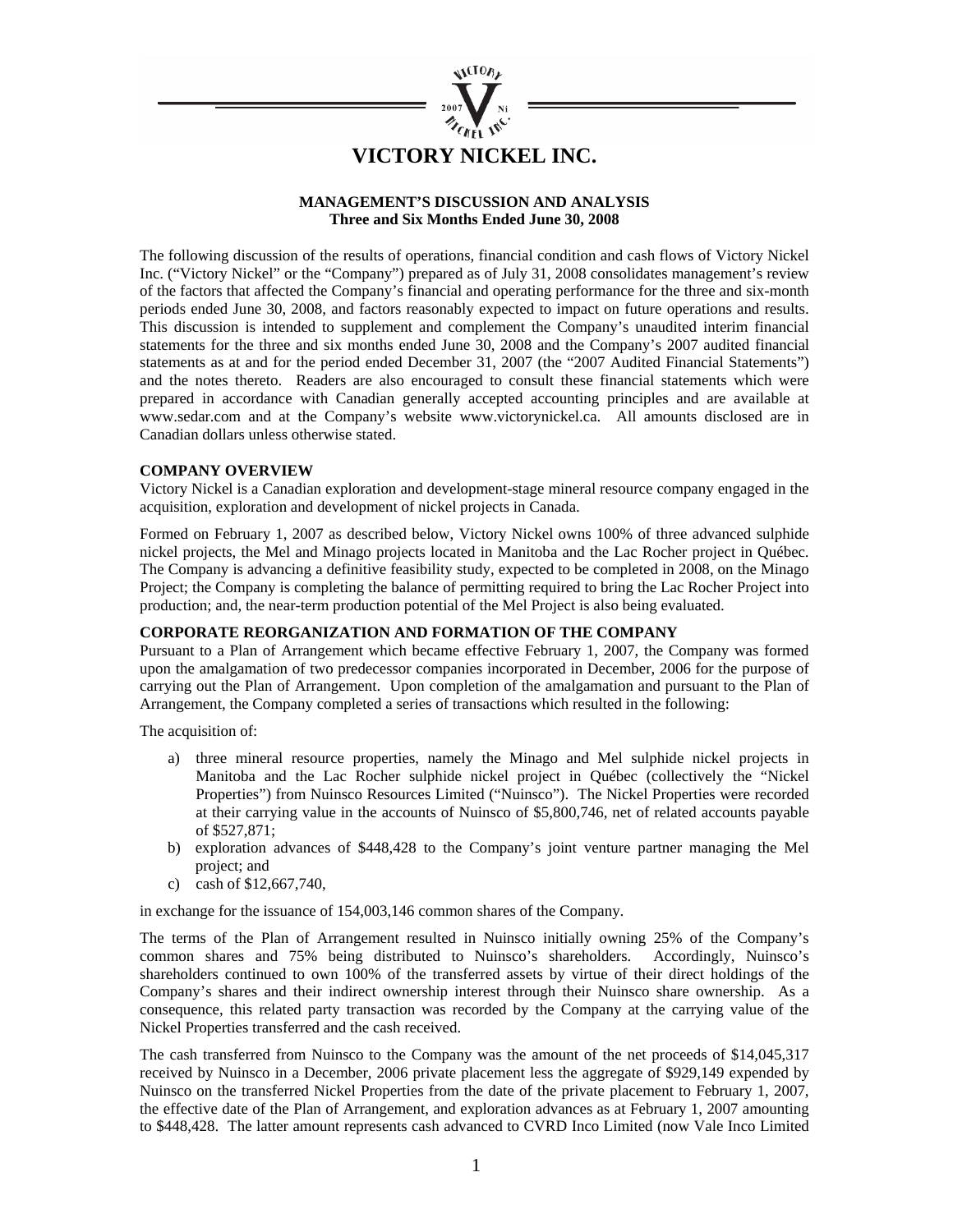

("Vale Inco")), the Company's joint venture partner on the Mel project, in excess of exploration costs incurred.

In addition, the Company was responsible for all costs relating to the Plan of Arrangement. The total of such costs in the amount of \$762,062 has been treated as a capital transaction and shown as a reduction in share capital.

A summary of the net assets acquired is as follows:

| Cash (net of out-of-pocket costs incurred to complete                                                         |             |              |  |  |  |  |  |
|---------------------------------------------------------------------------------------------------------------|-------------|--------------|--|--|--|--|--|
| the Plan of Arrangement of \$762,062)                                                                         |             | \$11,905,678 |  |  |  |  |  |
| Nickel Properties:                                                                                            |             |              |  |  |  |  |  |
| <b>Exploration Advances - Mel</b>                                                                             |             | 448,428      |  |  |  |  |  |
| <b>Exploration and Development Projects</b>                                                                   |             |              |  |  |  |  |  |
| Minago                                                                                                        | \$2,976,125 |              |  |  |  |  |  |
| Mel                                                                                                           | 706,311     |              |  |  |  |  |  |
| Lac Rocher                                                                                                    | 2,118,310   | 5,800,746    |  |  |  |  |  |
| <b>Total Assets</b>                                                                                           |             | 18, 154, 852 |  |  |  |  |  |
| Less: Liabilities:                                                                                            |             |              |  |  |  |  |  |
| <b>Accounts Payable</b>                                                                                       |             | (527, 871)   |  |  |  |  |  |
| <b>Future Income Taxes</b>                                                                                    |             | (1,914,000)  |  |  |  |  |  |
| Net Assets Acquired                                                                                           |             | \$15,712,981 |  |  |  |  |  |
| (1)<br>The future income taxes result from the fact that, pursuant to tax elections filed as part of the Plan |             |              |  |  |  |  |  |

of Arrangement, the cost bases for tax purposes of the Nickel Properties is \$nil versus a net carrying value on acquisition of \$5,800,746.

#### **SECOND QUARTER HIGHLIGHTS**

Achievements during the three months ended June 30, 2008 include:

- Announcing further positive Minago deep drilling results which complement those announced earlier and provide continuing evidence of a significant nickel resource at depth while supporting and supplementing previous results from the open pit resource. Of particular note are the intersections from V-08-04b which intersected the enormous interval of 656.98m grading 0.4% Ni (between 217.61m and 874.5m), V-08-06 with 47.82m grading 1.30% Ni (between 217.44m and 265.26m) and 99.86m grading 0.84% Ni (between 547.47m and 647.45m).
- Increasing both the quantity and value of frac sand by-product at its Minago nickel deposit and subsequently engaging Raymond James Ltd. to determine the most effective strategy to maximize the value of the frac sand by-product.
- Engaging Outotec USA to complete a feasibility-level design of a frac sand processing plant.
- Announcing that the Board of Directors has authorized management to begin ordering long-lead time equipment for the Minago project.
- Announcing the appointment of the Honourable Ethel Dorothy Blondin-Andrew, P.C., B.Ed., LL.D as an additional Director of the Company. A former federal Minister of State, Ms Blondin-Andrew became the first Native woman elected to Canada's House of Commons in 1988.
- Completing a comprehensive metallurgical study of composite samples from the Minago deposit confirming that a high-grade nickel concentrate can be produced, achieving an increased total nickel recovery at 58.2%, using conventional milling and flotation methods.
- Using magnetic inversion geological techniques, identifying the possibility of a large volume of nickeliferous rock extending from the known mineralization in the Nose Deposit and the North Limb.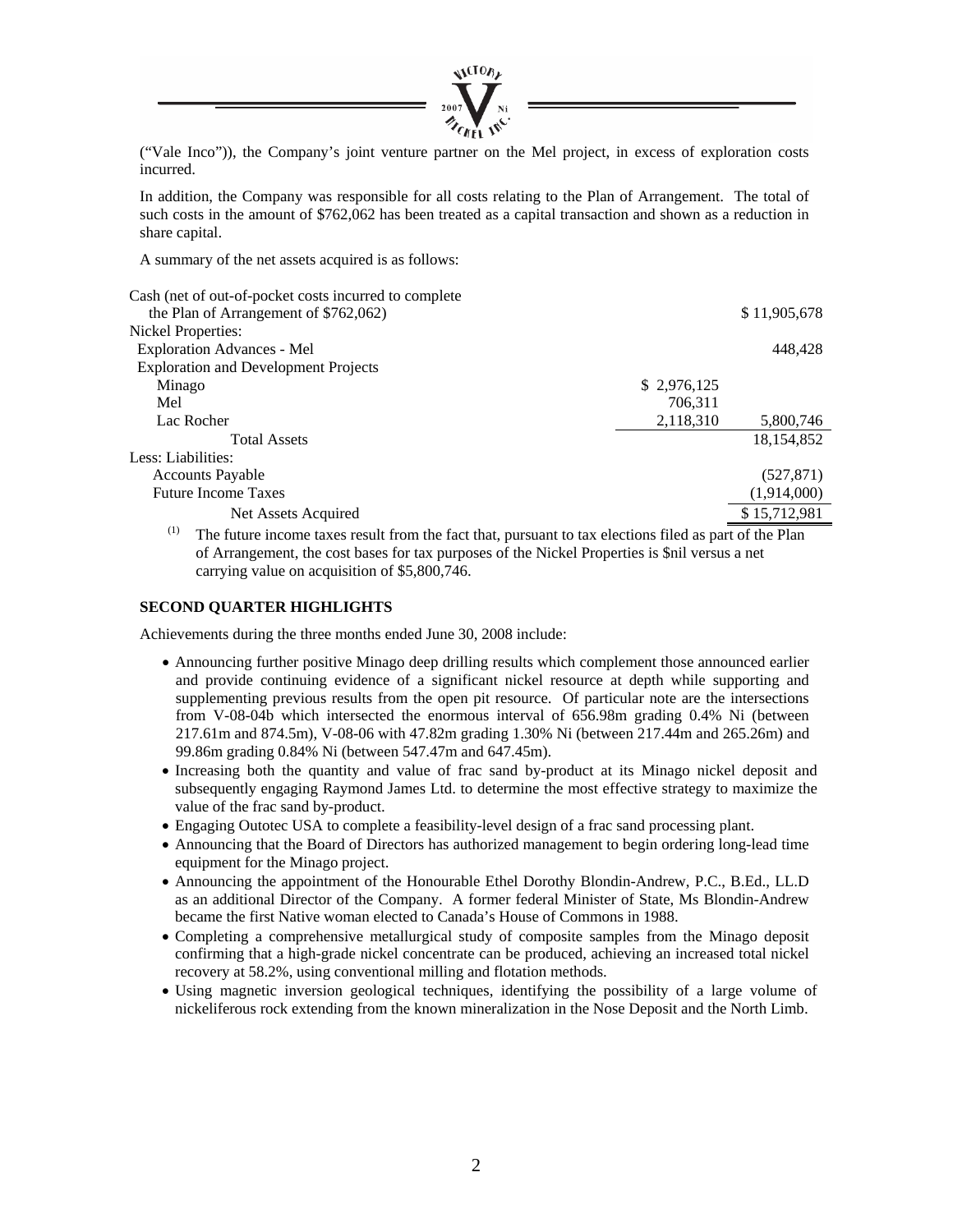

#### **OUTLOOK**

With over 660 million pounds of in-situ sulphide nickel in measured and indicated resources at its three projects, plus an additional 530 million pounds of in-situ nickel in inferred resources, Victory Nickel has one of Canada's largest undeveloped nickel inventories. With near-term production potential at all three projects, the Company is well-positioned to benefit from the worldwide shortage of sulphide nickel assets.

The Company's near-term project-related objectives include:

- Completing all permitting required at Lac Rocher.
- Completing the Minago frac sand feasibility study.
- Completing the Minago definitive feasibility study.
- Placing orders for long lead time items at Minago.
- Completing metallurgical testing on mineralization at the Mel Deposit.
- Completing the Preliminary Economic Assessment of the Mel Deposit.

#### **RESULTS OF OPERATIONS**

#### *Three months ended June 30, 2008, compared with the three months ended June 30, 2007*

For the three-month period ended June 30, 2008, the Company had a net loss of \$520,000, or \$0.00 per share, versus a net loss of \$449,000, or \$0.00 per share, in the three-month period ended June 30, 2007.

The loss in the current period reflects reduced stock option compensation in the current period of \$44,000, versus \$147,000 in the prior year period, augmented by decreased general and administrative costs of \$352,000, compared to \$521,000 in the prior-year period. General and administrative costs are shown net of charges to Nuinsco of \$120,000 related to its portion of the severance to a former employee whose severance entitlement included tenure with Nuinsco. General and administrative expenses in the current period also include costs allocated from Nuinsco of \$128,000, versus \$247,000 in the comparative period in 2007. These charges are activity related. The prior-year comparative period reflected the significant amount of time spent by senior Nuinsco management during the period pursuing a potential acquisition by the Company.

Stock option expense was higher in the 2007 period, as 3,437,500 stock options were granted to Directors, employees and consultants shortly after the formation of the Company, some of which vested over a oneyear period following the date of grant. In the current period, stock option compensation relates to the 100,000 options issued in the quarter as well as compensation expense relating to the vesting of options issued subsequent to April 1, 2007.

The current-period results include a non-cash provision for income taxes of \$169,000, as explained in Note 9 to the June 30, 2008 unaudited interim financial statements and effectively eliminates the majority of the non-cash tax recovery recorded in the first quarter of 2008 of \$180,000.

During the current three-month period, the Company recorded an other comprehensive loss of \$993,000. This amount represents the decrease in the estimated fair value of the Company's 7,500,000 Wallbridge shares from the date of acquisition to June 30, 2008 of \$1,162,000, less related income taxes of \$169,000. This essentially offsets the increase in the estimated fair values of such shares in the first three months of 2008 totalling \$1,057,000 net of income tax of \$180,000. This amount, combined with the net loss for the period of \$520,000, resulted in comprehensive loss for the period of \$1,513,000. There was no other comprehensive income or loss in the 2007 comparative period.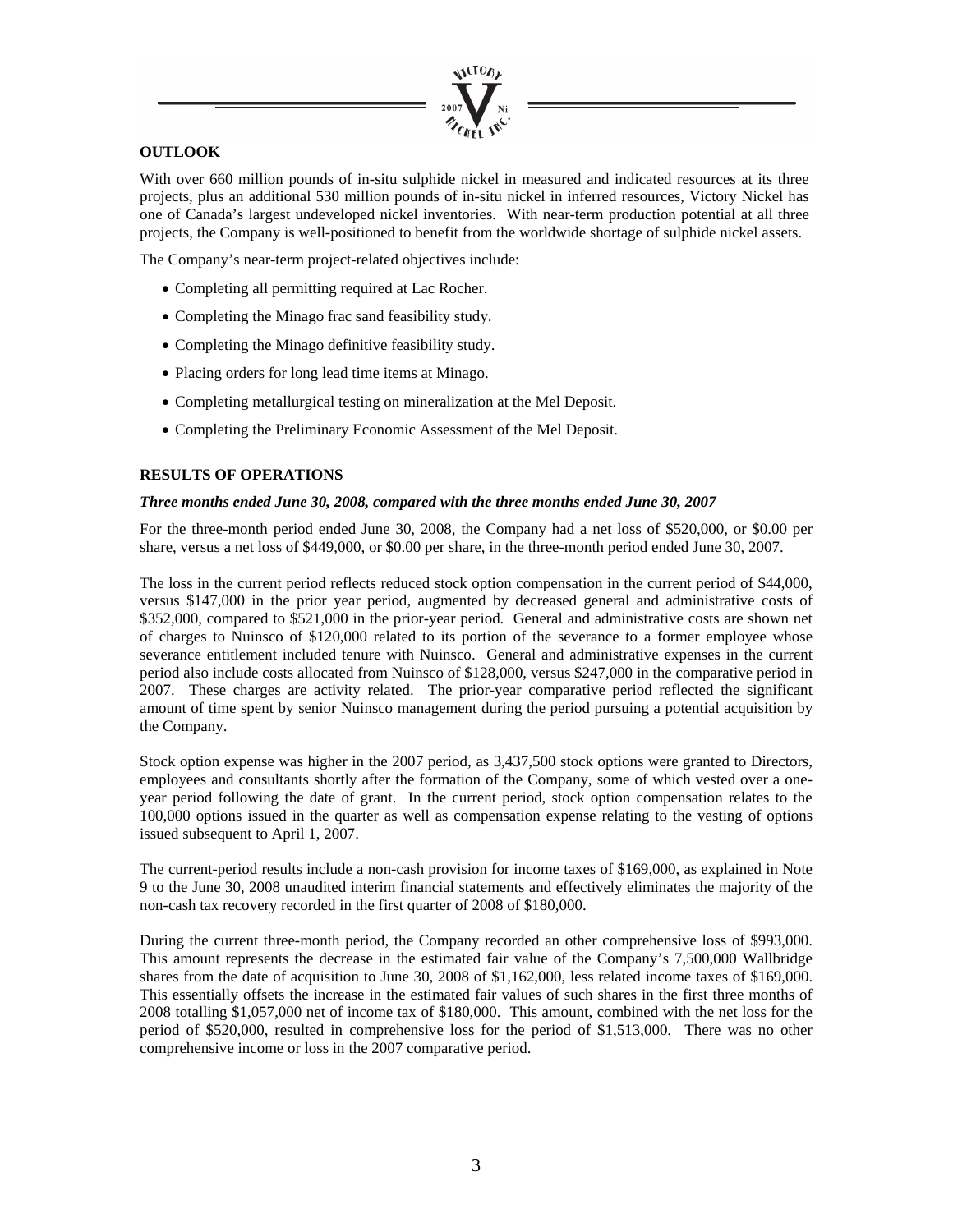

#### *Six months ended June 30, 2008, compared with the period from inception February 1, 2007 to June 30, 2007*

For the six-month period ended June 30, 2008, the Company had a net loss of \$950,000, or \$0.01 per share, compared with a net loss of \$1,506,000 in the comparative period ended June 30, 2007.

The decrease in the loss is primarily a result of decreased stock option compensation resulting from the option grants described above on inception of the Company. This is partially offset by increases in general and administrative expenses (reflecting a six-month period in 2008 versus a five-month period in 2007) combined with reductions in interest income due to lower invested cash balances and no gains on marketable securities in 2008.

Other comprehensive income during the six-month period was \$64,000 as described above which is net of taxes of \$11,000. There was no other comprehensive income or loss in 2007.

#### **SUMMARY OF QUARTERLY RESULTS**

Selected financial information for each of the last six quarters ended June 30, 2008 is as follows:

| Fiscal year 2008                   |    |                |    |               | <sup>'</sup> Ouarter |               |    | $1st$ Quarter                |  |  |
|------------------------------------|----|----------------|----|---------------|----------------------|---------------|----|------------------------------|--|--|
| Revenue and other income           |    |                |    |               | \$                   | 45,000        | \$ | 109,000                      |  |  |
| Net loss                           |    |                |    |               | S                    | (520,000)     | \$ | (430,000)                    |  |  |
| Comprehensive (loss) income        |    |                |    |               |                      | \$(1,513,000) | \$ | 627,000                      |  |  |
| Loss per share - basic and diluted |    |                |    |               | \$                   | (0.00)        | \$ | (0.00)                       |  |  |
| Fiscal period 2007                 |    | <b>Ouarter</b> |    | $3rd$ Quarter |                      | Ouarter       |    | (1)<br>$1st$ Quarter         |  |  |
| Revenue and other income           | \$ | 158,000        | \$ | 147,000       | \$                   | 219,000       | \$ | 35,000                       |  |  |
| Net loss and comprehensive loss    | \$ | (335,000)      | \$ | (387,000)     | \$                   | (449,000)     | \$ | $(1,057,000)$ <sup>(2)</sup> |  |  |
| Loss per share - basic and diluted | \$ | (0.00)         | \$ | (0.00)        | \$                   | (0.00)        | \$ | (0.01)                       |  |  |

 $(1)$  For the period from inception, February 1, 2007, to March 31, 2007.

(2) Includes stock option compensation of \$863,000.

#### **LIQUIDITY AND CAPITAL RESOURCES**

At June 30, 2008, the Company had working capital, including cash and cash equivalents and cash for exploration expenditures, totalling \$4,254,000. Cash equivalents include bank-guaranteed investment certificates and bank discount notes. The Company does not own asset-backed commercial paper. The Company has a corporate policy of investing its available cash in Canadian government instruments and certificates of deposit or other direct obligations of major Canadian banks, unless otherwise specifically approved by the Board.

During the six-month period ended June 30, 2008, the Company generated \$256,000 in operating activities, comprising cash used in operations of \$741,000 before decreases in non-cash working capital of \$997,000. This compares with the use of \$392,000 in cash in the 2007 comparative period, comprising cash used in operations before changes in non-cash working capital of \$431,000, plus a decrease in non-cash working capital balances of \$39,000.

Financing activities for the period generated an aggregate of \$41,000, representing the proceeds from the exercise of options. In the comparative period, the Company completed a private placement of common shares which resulted in the issuance of 16,428,571 flow-through common shares at \$0.70 per share for net proceeds after costs of issue of \$10,695,000. It also received \$541,000 on the exercise of warrants during the 2007 period.

Investing activities in the 2008 period included \$7,946,000 expended on exploration and development projects and \$2,490,000 spent to acquire marketable securities. In the prior-year period, exploration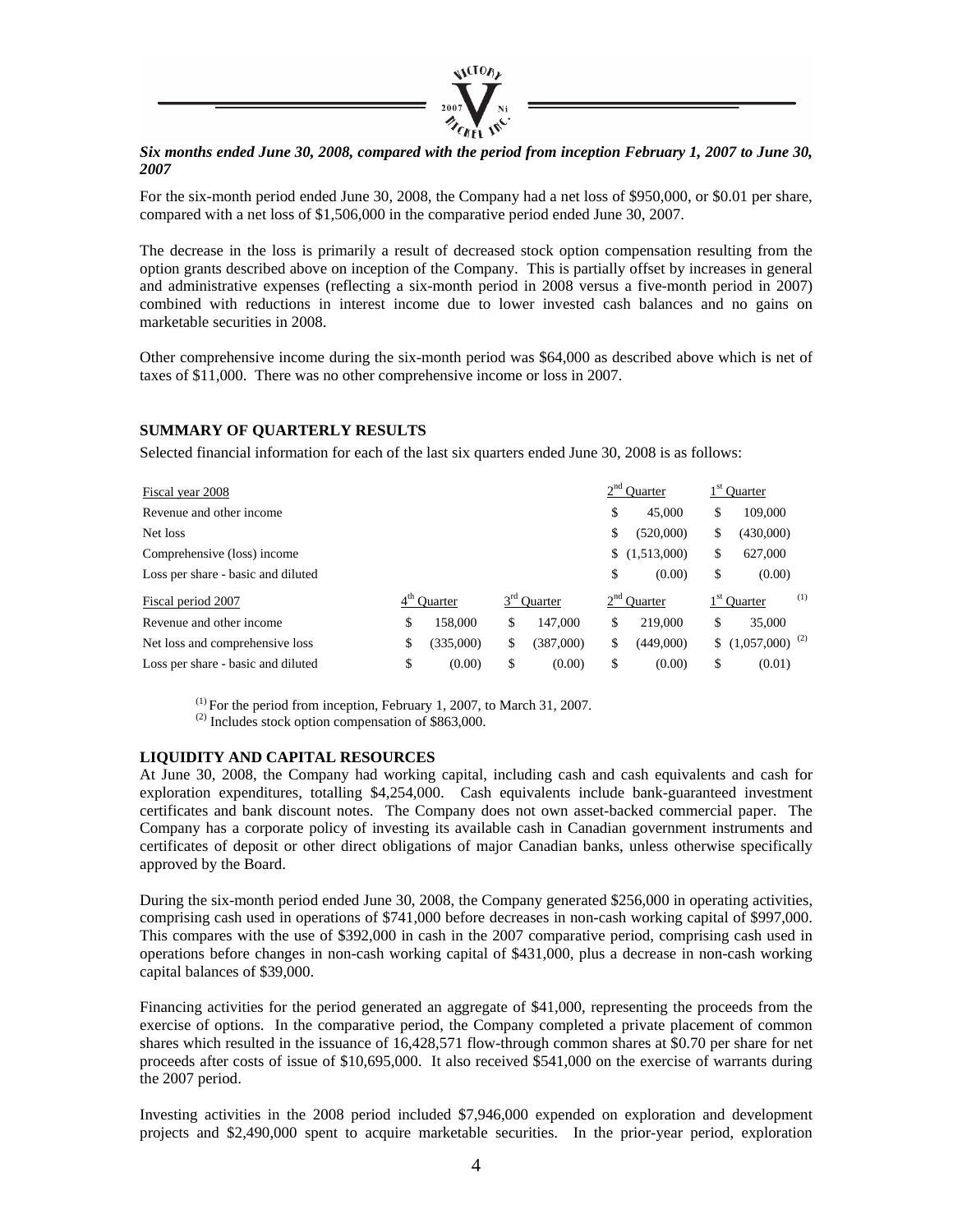

expenditures totalled \$5,482,000, net of exploration advances transferred to the Company on inception of \$448,000 which were used to fund exploration expenditures during that period. In addition, \$1,727,000 was used to purchase marketable securities in the period ended June 30, 2007.

In the first quarter of 2008, the Company spent \$1,913,000 to acquire 7,500,000 units of Wallbridge. Each unit comprises one common share and one-half of one common share purchase warrant. Each whole warrant entitles the holder thereof to purchase one additional common share of Wallbridge at an exercise price of \$0.80 per share if the warrant is exercised prior to March 26, 2009, or \$1.00 per share if exercised during the period between March 26, 2009 and March 26, 2010. In the second quarter of 2008, the Company acquired an additional 1,500,000 shares of Wallbridge at a cost of \$577,000. As a consequence of these transactions, the Company holds an approximate 10.1% interest in Wallbridge and, if all of the warrants are exercised, the Company's ownership interest would increase to 13.8% on a partially diluted basis (not including the exercise of any other securities convertible into Wallbridge shares held by any other holder).

The net result of the above operating, financing and investing activities was a net decrease in cash and cash equivalents in the current six-month period of \$10,139,000. This compares with a net increase in cash and cash equivalents in the 2007 comparative period of \$15,541,000, which amount includes cash of \$11,906,000 transferred to the Company on its formation.

Subsequent to the end of the second quarter of 2008, the Company completed a flow-through share financing by way of private placement for gross proceeds of \$8.1 million upon the issuance of 18,046,700 flow-through shares at a price of \$0.45 per share. The financings closed on July 29, 2008.

In addition, the Company engaged Raymond James Ltd. to provide financial advisory services in connection with the most effective strategy to maximize the value of the frac sand resource at its Minago nickel project.

Given its current cash position and current plans in place as described above, the Company is sufficiently financed to fund its anticipated future administration costs to completion of the Minago definitive feasibility study. Assuming a positive outcome of the Minago definitive feasibility study and/or a decision to bring the Lac Rocher project to production, additional financing will be required for construction of either or both of these projects.

#### **EXPLORATION AND DEVELOPMENT ACTIVITIES**

During the six months ended June 30, 2008, the Company incurred exploration costs on its nickel properties of \$7,506,000, including \$7,323,000 on the Minago project, \$27,000 on the Mel project and \$156,000 at the Lac Rocher project. In the comparative 2007 period, the Company incurred \$5,969,000, including \$4,574,000 on the Minago project, \$1,223,000 on the Mel project and \$172,000 on the Lac Rocher project.

Paul Jones, Vice-President, Exploration, is a "qualified person" as defined under National Instrument 43- 101, and he has supervised the preparation of the information relating to the material mineral projects of the Company described herein.

#### **Minago Project**

The Company's l00%-owned Minago project (which is subject to a graduated net smelter royalty, up to 3% if the nickel price exceeds US\$6 per pound) is located on the Thompson Nickel Belt in Manitoba, and is one of Canada's largest undeveloped nickel deposits with measured and indicated resources of 49.1 million tonnes grading 0.516% nickel, or 558 million pounds of in-situ nickel (0.25% nickel cut-off grade), comprised of a 10.3 million tonne measured resource grading 0.593% nickel and a 38.8 million tonne indicated resource grading 0.496% nickel. A further 44.1 million tonne inferred resource at 0.528% nickel contains an additional 513 million pounds of in-situ nickel.

Following the completion of a Preliminary Economic Assessment ("PEA") scoping study in the fall of 2006, Wardrop Engineering Inc. was engaged to conduct a definitive feasibility study. The definitive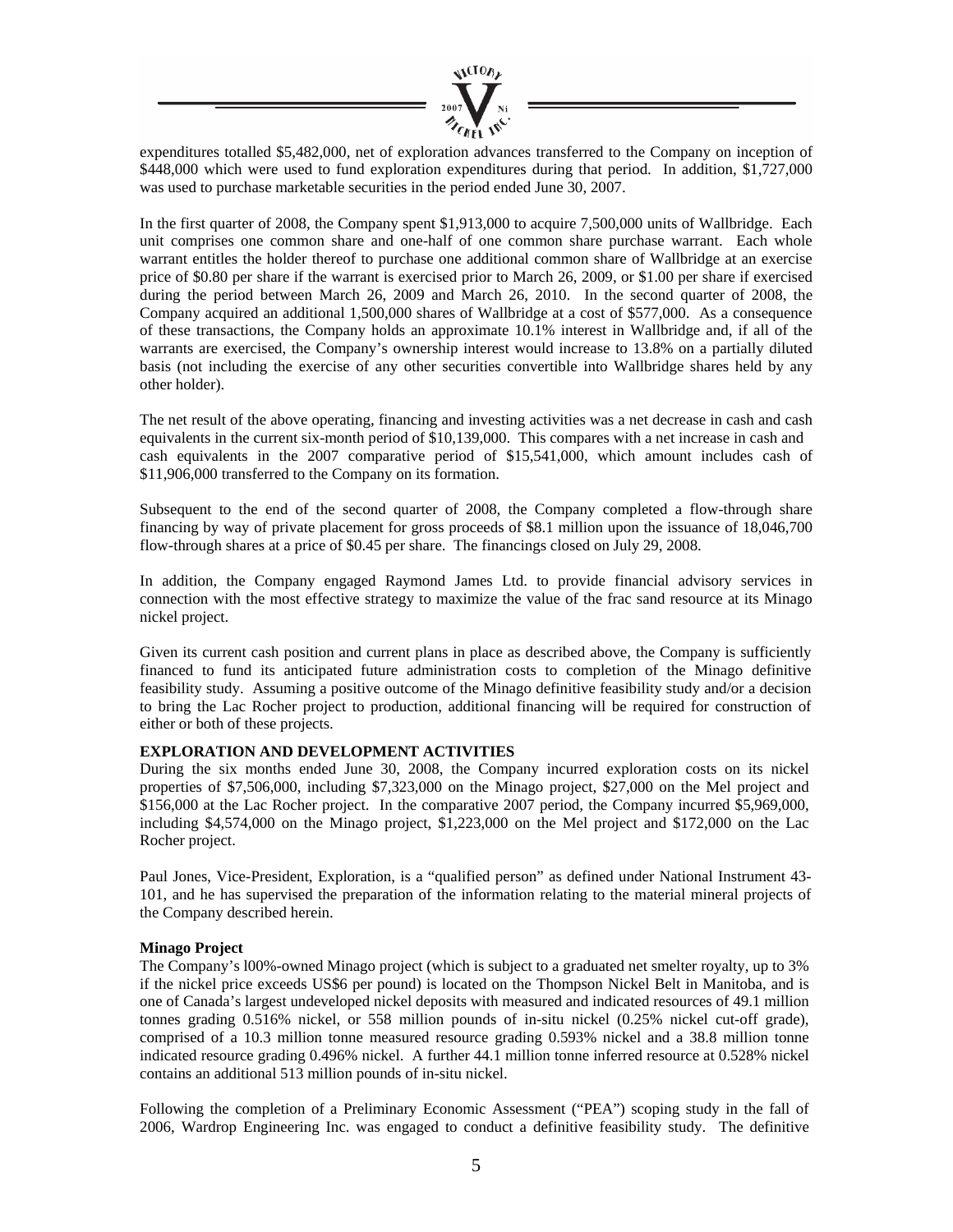

feasibility study is ongoing, and is expected to be completed in 2008. In 2007, a 13,000 metre, 44-hole winter drilling program was completed to provide data for inclusion in the definitive feasibility study. During 2007, the Company announced drill results, including intercepts grading up to 1.4% nickel over 36.0 metres. In addition, a geotechnical hole which did not target mineralization, intersected 6.1 metres grading 1.03% nickel demonstrating the widespread nature of nickel mineralization at Minago.

In December, 2007, the Company announced the signing of a Memorandum of Understanding ("MOU") with the Misipawistik Cree Nation (Grand Rapids), Mosakahiken Cree Nation (Moose Lake) and Cross Lake Band of Indians.

The MOU addresses traditional rights of these First Nations communities, and establishes the guiding principles for the development of an Impact and Benefit Agreement ("IBA"). The IBA will cover a number of areas, including: communication; the environment; social support; training, employment and contract opportunities; and education.

Infrastructure at Minago is excellent. The property is right beside Manitoba Highway 6, which extends south to Winnipeg and north to Thompson. A railway line continues to the port of Churchill. A major power line runs alongside the property as well.

Exploration upside exists north of the Nose Deposit, (which contains the entire current resource) in the North Limb, as well as at depth beneath the current resource, where one drill hole ended at 830 metres in 3.93 metres grading 1.91% nickel. In the first quarter of 2008, re-interpretation of an airborne electromagnetic and magnetic survey identified drill targets extending to a vertical depth in excess of 1.5 kilometres and confirmed the potential for a continuous mineralized body linking the Nose Deposit and the North Limb. The magnetic inversion study interprets the mass to extend to depths exceeding 1.5 kilometres vertically while forming a continuous body extending over two kilometres north-south and incorporating the Nose Deposit and the North Limb nickel mineralization. This indicates the potential for a significant increase in the volume of rock available to host nickel mineralization.

In the second quarter of 2008, the Company announced the following Minago deep drilling results which complement earlier ones and provide continuing evidence of a significant nickel resource at depth while supporting and supplementing previous results from the open pit resource. Drill holes V-08-01 through V-08-08 continue to intersect impressive intercepts of nickeliferous rock and, importantly, demonstrate the presence of higher-grade nickel domains with the ultramafic intrusion that could provide a resource for underground mining below the existing resource for which open pit exploitation is anticipated. Of particular note are the intersections from V-08-04b which intersected the enormous interval of 656.98m grading 0.4%Ni (between 217.61m and 874.5m) and that obtained from V-08-06 where 47.82m grades 1.30% Ni (between 217.44m and 265.26m) and 99.86m grades 0.84% Ni (between 547.47m and 647.45m).

In addition to the large nickel resource and other metal byproducts, including copper, gold, platinum, palladium, silver and rhodium, the PEA identified the presence of hydraulic or fracturing ("frac") sand, a material used to enhance recoveries in the oil and gas industry. Several parties have already expressed interest in this frac sand, which overlies the proposed open pit and will need to be removed as part of prestripping the nickel deposit.

In December, 2007, Victory Nickel announced a 73% increase in projected byproduct revenue from the sale of the frac sand and a further 60% increase in April, 2008. A feasibility study on the frac sand operation is being completed in parallel with the Minago definitive feasibility study. In effect, the expected quantity of marketable sand increased from zero prior to the PEA, to 4.0 million tonnes in the PEA, to 6.9 million tonnes as of December, 2007 and to 11.0 million tonnes as of April 2008. A potentially significant revenue-generator, the Company is evaluating the potential to begin frac sand production as soon as possible and prior to the production of nickel.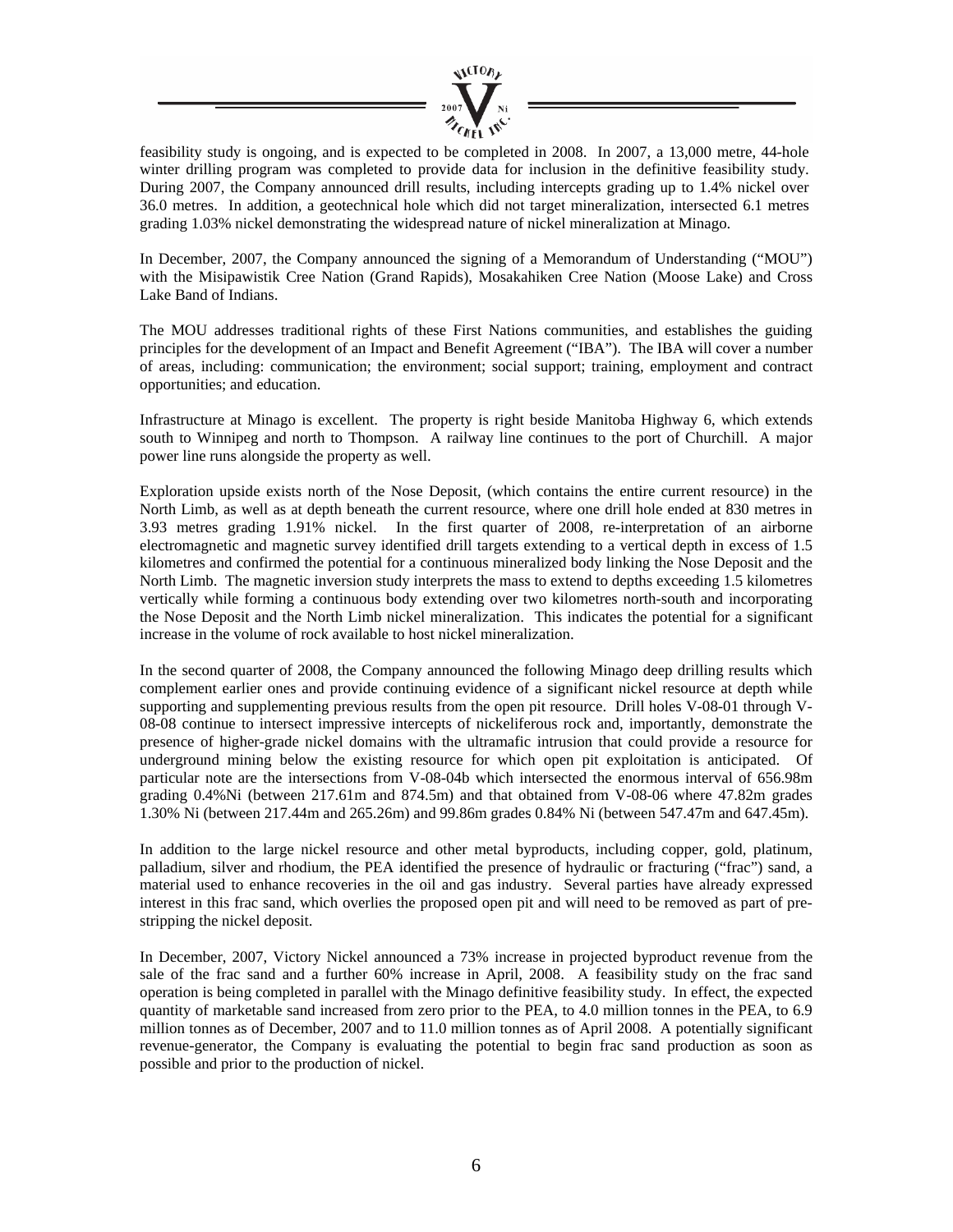

#### **Mel Project**

The Mel project is located just north of Thompson, Manitoba. It is a large property, approximately 25 kilometres east-west by about 6 kilometres north-south.

The Company has fully funded sufficient expenditures to earn a 100% ownership interest in this project subject to a Vale Inco back-in. This project has measured and indicated resources totaling 4,300,000 tonnes grading 0.88% nickel (approximately 83,000,000 pounds in-situ nickel) and an additional inferred resource of 1,000,000 tonnes grading 0.84% nickel (approximately 19,000,000 pounds in-situ nickel), and offers significant exploration upside as well as near-term production potential.

The 2007 winter drill program comprised 30 drill holes encompassing 5,733 metres of drilling to better define and add to the existing resource. This program intersected significant grades over mineable widths, including 1.11% nickel over 13.67 metres. The Company is currently in discussions regarding Vale Inco's intentions with respect to its 51% back-in right. A decision by Vale Inco is expected by the end of the third quarter of 2008 and at that point the Company will determine the appropriate next steps in its development strategy.

#### **Lac Rocher**

The Lac Rocher project has measured and indicated resources of 1,190,288 tonnes grading 0.91% nickel, at a 0.5% nickel cutoff, for approximately 25,000,000 pounds of in-situ nickel located between surface and 125 vertical metres. Mineralization is open to the southwest, and Victory Nickel is currently evaluating near-term production potential from the property.

During 2007 and the first six months of 2008, the Company was very active with respect to advancing the Lac Rocher property. A 12-hole, 1,500 metre diamond drill program tested for extensions to the nickel sulphide mineralization and provided metallurgical samples for completing a PEA of the near-term production and cash generation potential of the project that has been completed by Roche Engineering. Drill results graded up to 9.5% nickel over 2.29 metres within a larger intercept of 45.92 metres grading 1.42% nickel, and continued to expand the Company's geological and metallurgical understanding of the massive sulphide zone at Lac Rocher.

In addition, Victory Nickel entered into a Memorandum of Understanding with the Waswanipi Cree First Nation ("WCFN") whereby the parties have agreed to work together to support development of the Lac Rocher deposit in a way that respects the collective interests of Victory Nickel, the WCFN and other stakeholders.

In the first quarter of 2008, the Company received positive metallurgical results on material from the disseminated sulphide zone at Lac Rocher that complemented test results from Xstrata Process Support, Process Mineralogy, in Falconbridge, Ont., announced late in 2007 on mineralization from the massive sulphide zone. A total of 15 flotation tests were completed by Corem, an independent laboratory based in Quebec, on material from the disseminated sulphide zone, yielding nickel recovery of 79.9% and copper recovery of 94.2% to a nickel/copper concentrate. This compares favourably with nickel recovery of 85.04% and copper recovery of 96.67% from the massive sulphide zone.

The Company is presently in the process of completing all the permitting necessary and access road improvements to be in a position to commence production.

#### **CRITICAL ACCOUNTING ESTIMATES**

Critical accounting estimates used in the preparation of the financial statements include determining the carrying value of exploration and development projects and future income taxes and the valuation of stock option compensation. These estimates involve considerable judgment and are, or could be affected by, significant factors that are out of the Company's control.

The Company's recorded value of its exploration and development projects is based on historical costs that are expected to be recovered in the future. The Company's recoverability evaluation is based on market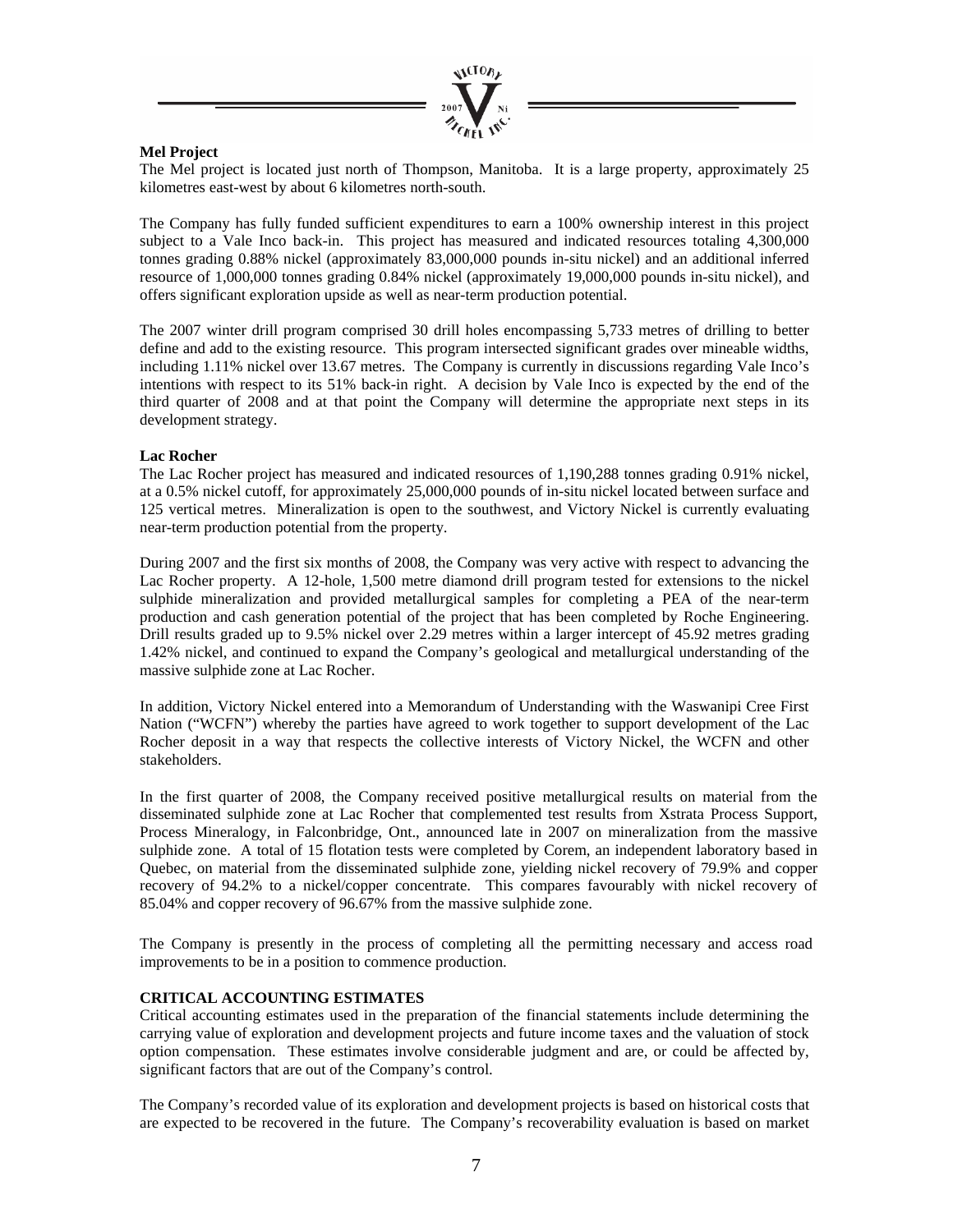

conditions for minerals, underlying mineral resources associated with the properties and future costs that may be required for ultimate realization through mining operations or by sale. The Company is in an industry that is exposed to a number of risks and there is always the potential for a material adjustment to the value assigned to these assets.

The fair value of the stock options and warrants is calculated using an option pricing model that takes into account the exercise price, expected life of the option/warrant, expected volatility of the underlying shares, expected dividend yield, and the risk-free interest rate for the term of the option/warrant.

For a complete list of the significant accounting policies, reference should be made to Note 2 of the Company's 2007 Audited Financial Statements.

#### **NEW ACCOUNTING POLICIES**

The Canadian Institute of Chartered Accountants ("CICA") has issued the following accounting standards effective for fiscal years beginning on or after January 1, 2008: Capital Disclosures (Handbook Section 1535), Financial Instruments – Disclosures (Handbook Section 3862), and Financial Instruments – Presentation (Handbook Section 3863).

Handbook Section 1535 specifies the disclosure of (i) an entity's objectives, policies and processes for managing capital; (ii) quantitative data about what the entity regards as capital; (iii) whether the entity has complied with any capital requirements; and (iv) if it has not complied, the consequences of such noncompliance. The Company has included disclosures recommended by the new Handbook section in Note 3 to its unaudited interim financial statements.

Handbook Sections 3862 and 3863 replace handbook Section 3861, Financial Instruments – Disclosure and Presentation revising and enhancing its disclosure requirements, and carrying forward unchanged its presentation requirements. These new sections place increased emphasis on disclosures about the nature and extent of risks arising from financial instruments and how the entity manages those risks. The Company has included disclosures recommended by the new Handbook section in Note 4 to its unaudited interim financial statements.

#### **Inventories**

Effective January 1, 2008, the CICA has issued accounting standard Section 3031 Inventories. Section 3031 Inventories provides guidance on the method of determining the cost of the Company's materials and supplies. The new accounting standard specifies that inventories are to be valued at the lower of cost and net realizable value. The standard required the reversal of previously recorded write downs to realizable value when there is clear evidence that net realizable value has increased. The adoption of Section 3031 Inventories did not impact the Company's financial statements.

#### **Government Assistance**

Government assistance is recorded in the financial statements when there is reasonable assurance that the Company has complied with, and will continue to comply with, all conditions necessary to obtain the assistance. Any government assistance relating to the exploration and development properties is recorded as a reduction of those related expenditures.

#### **Future Accounting Changes**

In February 2008, the CICA issued accounting standard Section 3064 Goodwill and Intangible Assets, replacing accounting standard 3062 Goodwill and Other Intangible Assets and accounting standard Section 3450 Research and Development Costs. The new Section will be applicable to financial statements relating to fiscal years beginning on or after October 1, 2008. Accordingly the Company will adopt the new standard for its fiscal year beginning January 1, 2009. Section 3064 establishes standards for the recognition, measurement, presentation and disclosure of goodwill subsequent to its initial recognition and of intangible assets by profit-oriented enterprises. Standards concerning goodwill are unchanged from the standards included n the previous Section 3062. The Company is currently evaluating the impact of the adoption of this new Section.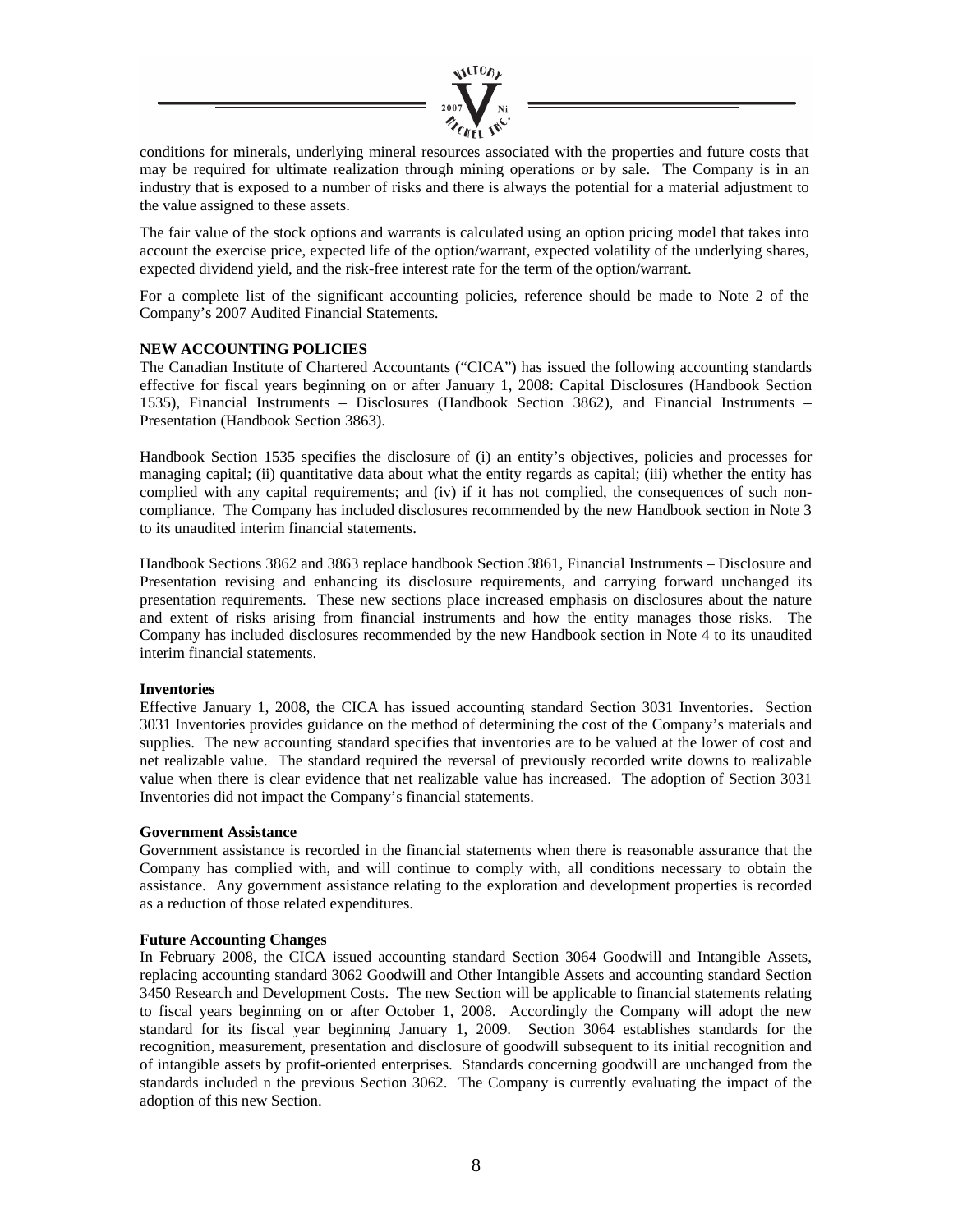

The CICA plans to transition Canadian generally accepted accounting principles for public companies to International Financial Reporting Standards ("IFRS"). The effective changeover date is for interim and annual financial statements relating to fiscal years beginning on or after January 1, 2011. The impact of the transition to IFRS on the Company's financial statements has not yet been determined.

#### **DISCLOSURE CONTROLS**

The Company's certifying officers have designed a system of disclosure controls and procedures to provide reasonable assurance that material information relating to the Company is made known to them with respect to financial and operational conditions as of June 30, 2008. The certifying officers have evaluated the effectiveness of the disclosure controls and procedures as of June 30, 2008 and have concluded that these disclosure controls and procedures are effective at the reasonable assurance level. Such controls are facilitated by the small size of the Company's senior management team and their access to material information.

The management of the Company was required to apply its judgment in evaluating the cost-benefit relationship of possible controls and procedures. The result of the inherent limitations in all control systems means no evaluation of controls can provide absolute assurance that all control issues and instances of fraud, if any, have been detected.

There were no changes in the Company's internal controls over financial reporting that occurred during the period ended June 30, 2008 that materially affected, or are reasonably likely to affect, the Company's internal controls over financial reporting.

#### **RELATED PARTY TRANSACTIONS**

The Company obtains management, administrative assistance and facilities from Nuinsco pursuant to a management agreement. The fees payable by the Company are equal to the cost to Nuinsco of providing such services plus 10 percent. General and administrative costs charged to the Company during the three and six-month period ended June 30, 2008 totalled \$128,341 and \$251,106, respectively (2007 period - \$247,462 and \$349,077). The Company charged Nuinsco \$23,250 and \$11,625 for the six and three months ended June 30, 2008 for project-related costs incurred by it on behalf of Nuinsco (\$nil in 2007). In addition project-related costs aggregating \$13,667 and \$26,667 have been charged to the Company by Nuinsco during the three and six-month periods respectively (2007 periods - \$110,665 and \$182,834 respectively), and are included in exploration and development costs on the balance sheet. The management agreement has an initial term of 24 months and is terminable thereafter by Nuinsco upon 90 days notice and by the Company upon 180 days notice.

#### **OUTSTANDING SHARE DATA**

At July 31, 2008, the Company had 194,969,331 common shares issued and outstanding, including the flow-through offering. In addition, there were 13,735,000 stock options, 150,000 warrants and entitlements to 65,375 common shares under the Share Bonus Plan outstanding on July 31, 2008, which if exercised and issued would bring the fully diluted issued common shares to a total of 208,919,706, and would generate cash of approximately \$4,467,000 (excluding the flow-through offering proceeds).

#### **RISKS AND UNCERTAINTIES**

The Company is in the development stage and is subject to the risks and challenges similar to other companies in a comparable stage of development. The Company is always at risk of losing its experienced mineral industry management, Directors and consultants as it is very reliant on key personnel.

The Company has no significant exposure to environmental or health risks, although this will change as the Company's projects approach production (a normal characteristic of mineral industry projects).

The Company experiences the normal safety risks associated with exploration fieldwork, and diamond drilling. The Company carries insurance for such risk but is protected primarily by the insurance carried by the contractors who carry out such work. Safe practices are mandated by the Company for all its work.